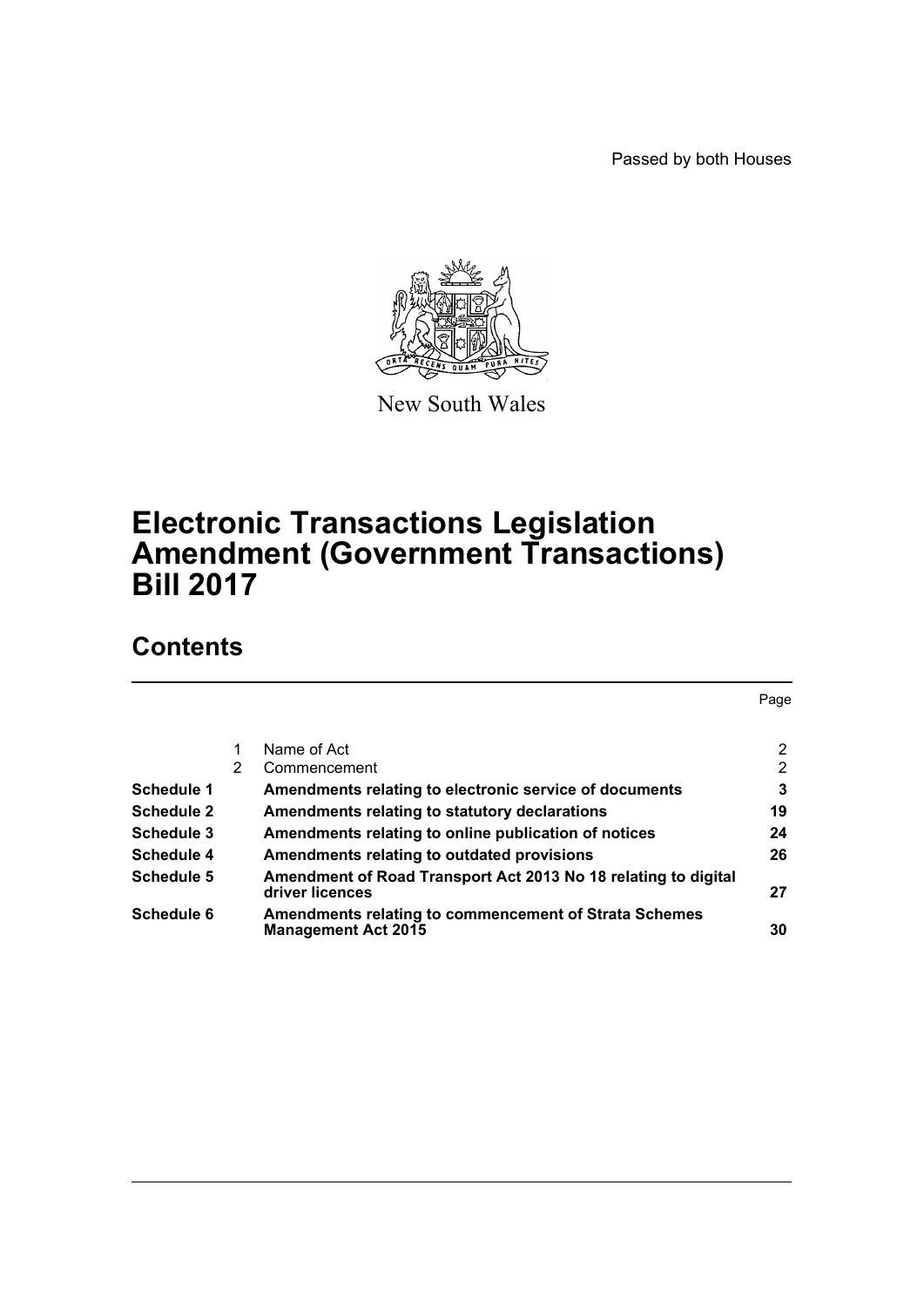*I certify that this PUBLIC BILL, which originated in the LEGISLATIVE COUNCIL, has finally passed the LEGISLATIVE COUNCIL and the LEGISLATIVE ASSEMBLY of NEW SOUTH WALES.*

*Legislative Council 2017* *Clerk of the Parliaments*



New South Wales

# **Electronic Transactions Legislation Amendment (Government Transactions) Bill 2017**

Act No , 2017

An Act to amend various Acts and regulations to provide for electronic service and publication of documents and the use of electronic forms; to amend the *Road Transport Act 2013* to provide for a trial of digital driver licences; and for other purposes.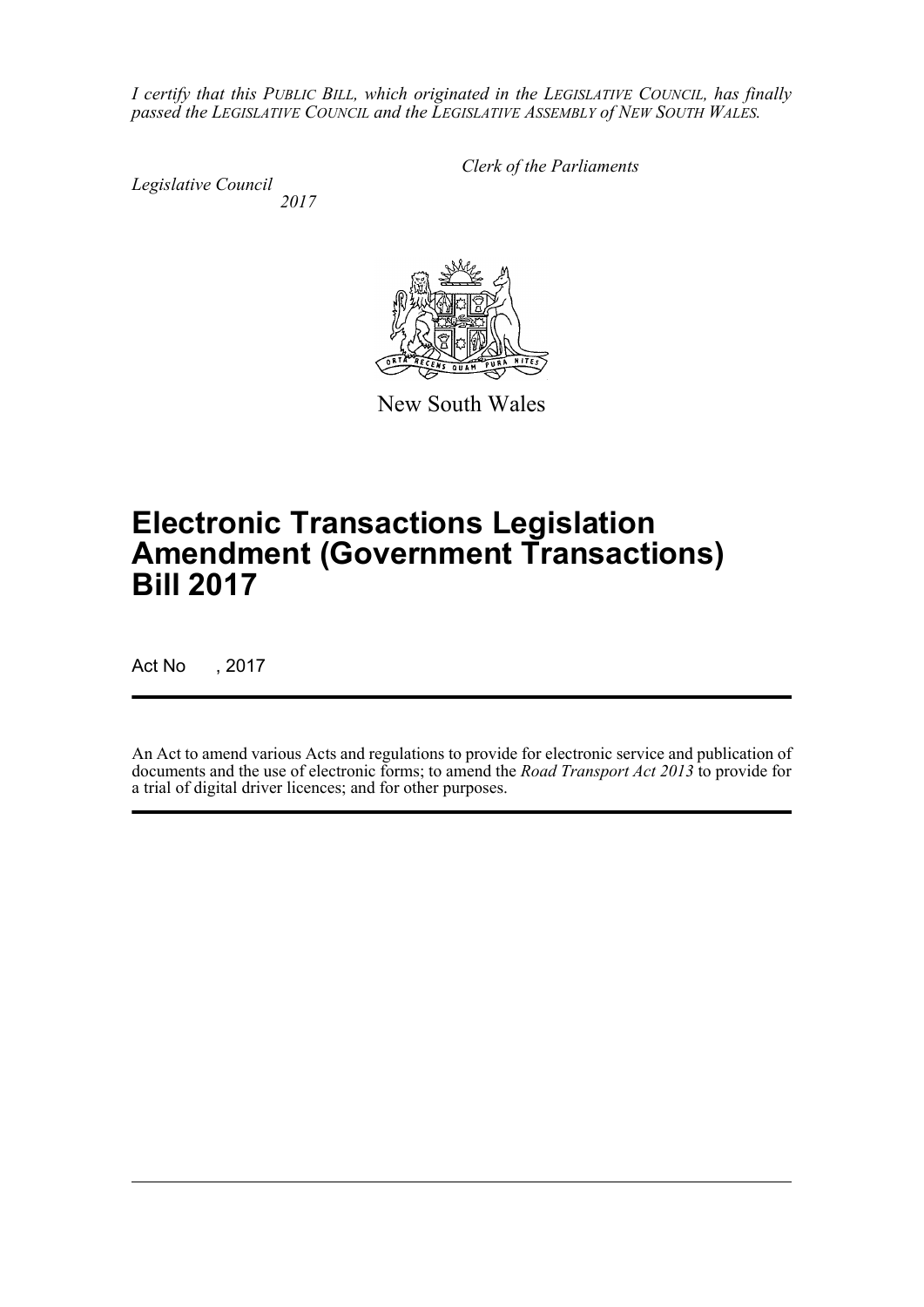#### <span id="page-2-0"></span>**The Legislature of New South Wales enacts:**

#### **1 Name of Act**

This Act is the *Electronic Transactions Legislation Amendment (Government Transactions) Act 2017*.

#### <span id="page-2-1"></span>**2 Commencement**

This Act commences on the date of assent to this Act.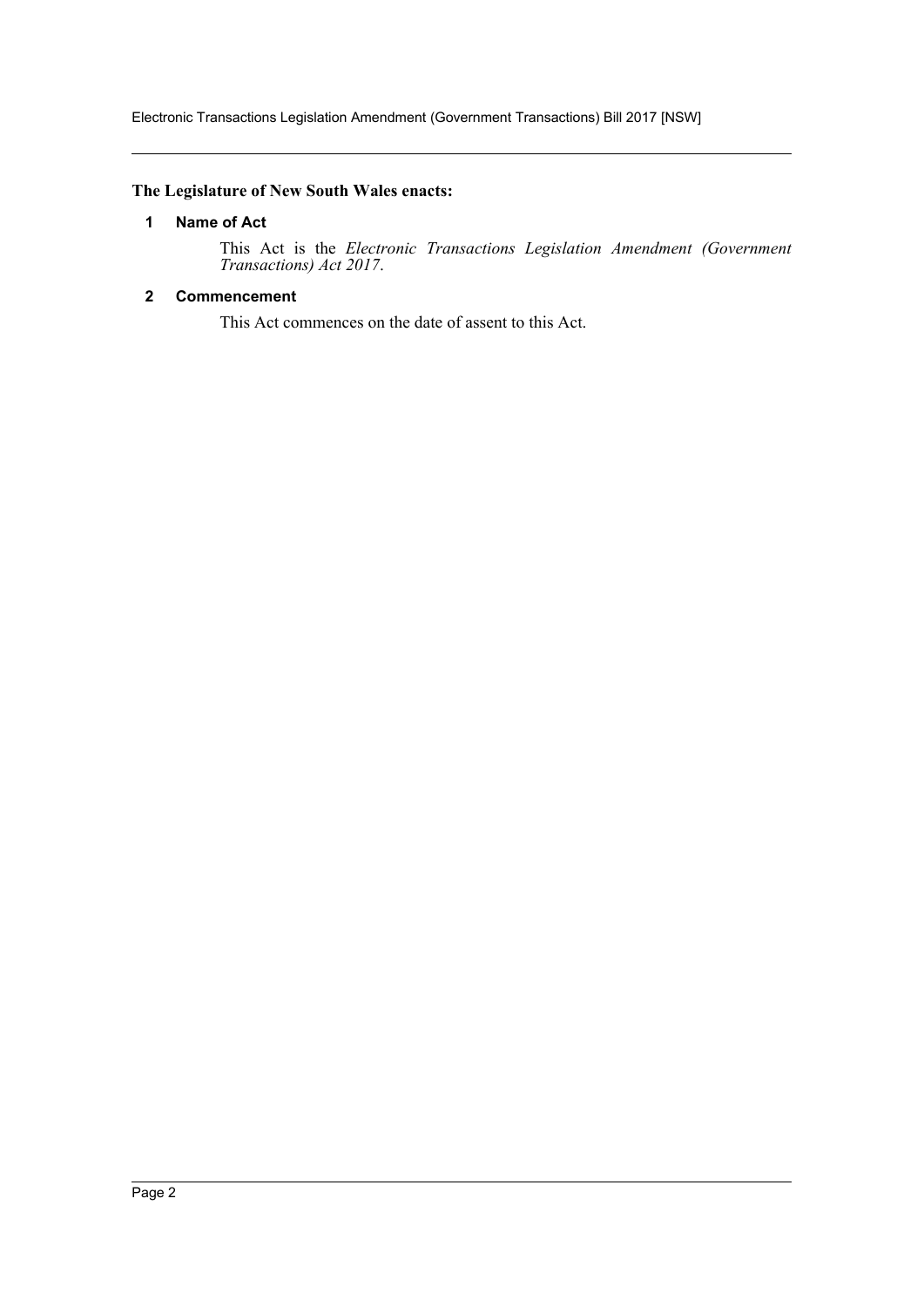# <span id="page-3-0"></span>**Schedule 1 Amendments relating to electronic service of documents**

# **1.1 Adoption Act 2000 No 75**

### **Section 197 Manner of giving notice**

Omit section 197 (1). Insert instead:

- (1) Any notice required to be given to a person under this Act may be given:
	- (a) personally or by post, or
	- (b) by email to an email address specified by the person for the service of documents of that kind, or
	- (c) by any other method authorised by the regulations for the service of documents of that kind.

# **1.2 Adoption Regulation 2015**

# **[1] Clause 47 Notification of assessment of applicants for adoption**

Omit "served personally or by post" from clause 47 (1).

# **[2] Clause 47 (1A)**

Insert after clause 47 (1):

- (1A) Notice that is required to be given to a person under this clause may be given:
	- (a) personally or by post, or
	- (b) by email to an email address specified by the person for the service of documents of that kind, or
	- (c) by any other method authorised by the regulations for the service of documents of that kind.

#### **[3] Clause 61 Notification of assessment of authorised carers who are applicants for adoption**

Omit "served personally or by post" from clause 61 (1).

# **[4] Clause 61 (1A)**

Insert after clause 61 (1):

- (1A) Notice that is required to be given to a person under this clause may be given:
	- (a) personally or by post, or
	- (b) by email to an email address specified by the person for the service of documents of that kind, or
	- (c) by any other method authorised by the regulations for the service of documents of that kind.

# **1.3 Agricultural Tenancies Act 1990 No 64**

# **Section 28 Service of documents**

Omit section 28 (1) (d). Insert instead:

(d) by email to an email address specified by the person for the service of documents of that kind, or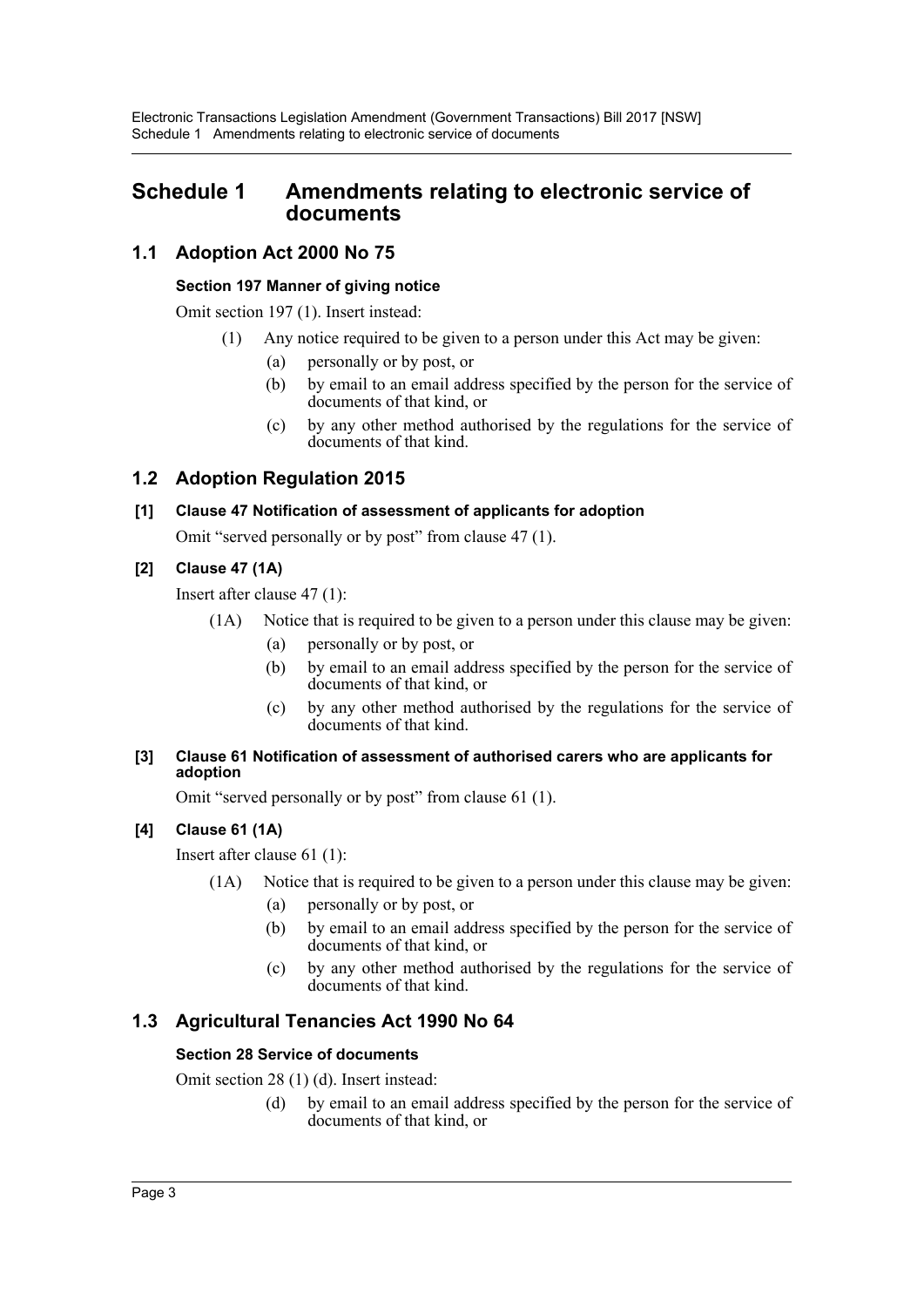(e) by any other method authorised by the regulations for the service of documents of that kind.

# **1.4 Architects Act 2003 No 89**

#### **Section 78 How notice is to be given**

Omit section 78 (1). Insert instead:

- (1) A requirement under this Act that a person be given notice is a requirement that the person be given notice in writing:
	- (a) personally or by post, or
	- (b) by email to an email address specified by the person for the service of notices of that kind, or
	- (c) by any other method authorised by the regulations for the service of notices of that kind.

# **1.5 Assisted Reproductive Technology Act 2007 No 69**

#### **Section 67 How notice is to be given**

Omit section 67 (1). Insert instead:

- (1) A requirement under this Act that a person be given notice is a requirement that the person be given notice:
	- (a) personally or by post, or
	- (b) by email to an email address specified by the person for the service of notices of that kind, or
	- (c) by any other method authorised by the regulations for the service of notices of that kind.

# **1.6 Biofuels Act 2007 No 23**

#### **[1] Schedule 2 Constitution and procedure of Expert Panel**

Omit "personally or by post" from clause 5 (1) (e).

Insert instead "personally, by post or by email to an email address provided by the member for that purpose".

#### **[2] Schedule 2, clause 13**

Omit "facsimile or other transmission" from clause 13 (5). Insert instead "electronic transmission".

## **1.7 Building and Construction Industry Security of Payment Act 1999 No 46**

**[1] Section 31 Service of notices**

Omit "or facsimile" from section 31 (1) (c).

# **[2] Section 31 (1) (d) and (d1)**

Omit section 31 (1) (d). Insert instead:

(d) by email to an email address specified by the person for the service of notices of that kind, or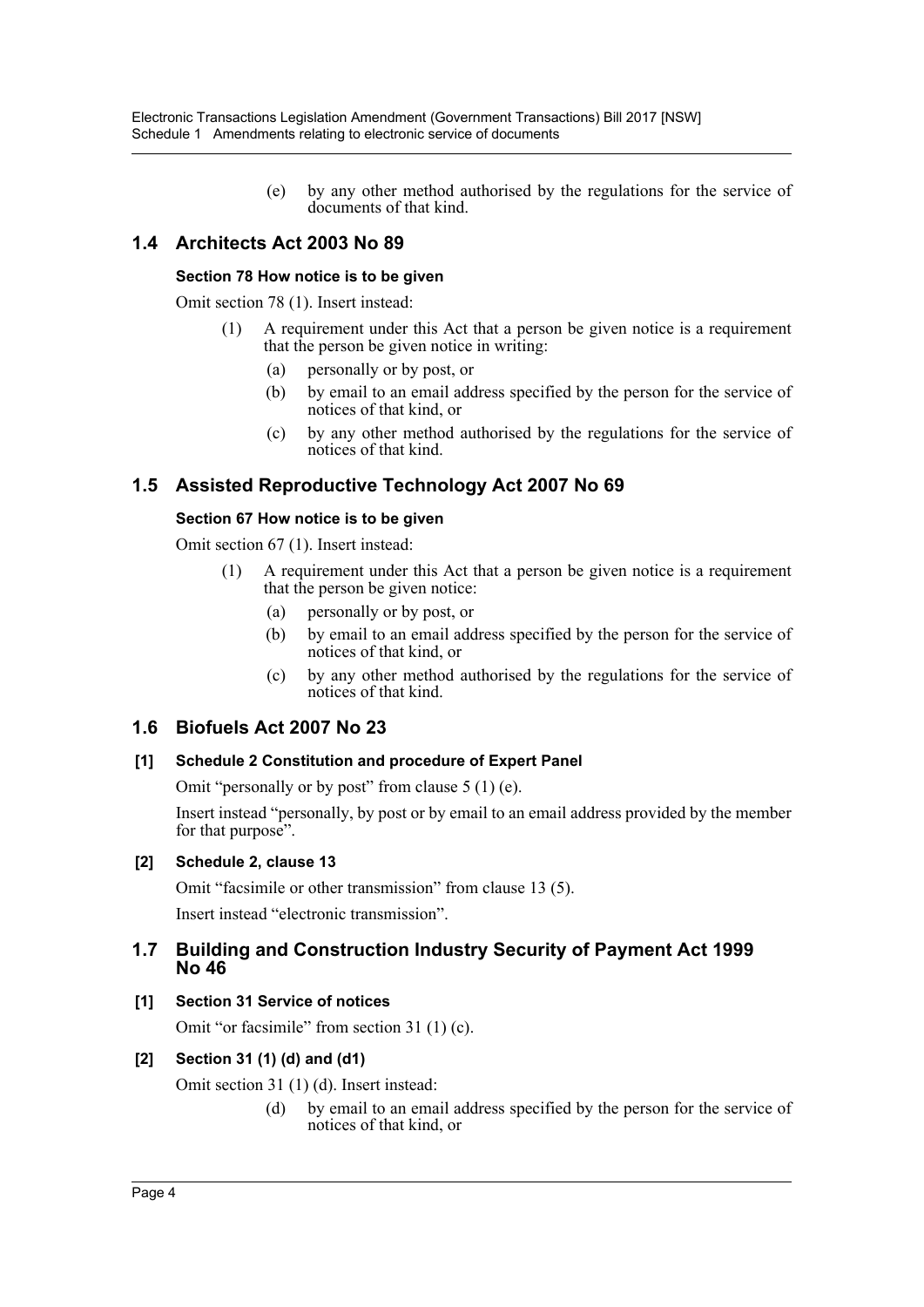(d1) by any other method authorised by the regulations for the service of notices of that kind, or

# **1.8 Building Professionals Act 2005 No 115**

#### **[1] Section 88 Service of documents**

Omit section 88 (1) (a) (iii). Insert instead:

- (iii) email to an email address specified by the person for the service of documents of that kind, or
- (iv) any other method authorised by the regulations for the service of documents of that kind, or

#### **[2] Section 88 (1) (b) (ii) and (iii)**

Omit section 88 (1) (b) (ii). Insert instead:

- (ii) email to an email address specified by the body corporate for the service of documents of that kind, or
- (iii) any other method authorised by the regulations for the service of documents of that kind.

# **1.9 Companion Animals Act 1998 No 87**

#### **Section 95A How notice is to be given to owners**

Omit section 95A (2). Insert instead:

- (2) Notice to which this section applies is to be given in writing to the owner concerned:
	- (a) personally or by post, or
	- (b) by email to an email address specified by the person for the service of documents of that kind, or
	- (c) by any other method authorised by the regulations for the service of documents of that kind.

# **1.10 Conveyancers Licensing Act 2003 No 3**

#### **[1] Section 64 Disposal of unclaimed money in trust accounts**

Insert "or email" after "post" in section 64 (1) (a).

#### **[2] Section 64 (3)**

Insert ", by email," after "personally".

#### **[3] Section 64 (5A)**

Insert after section 64 (5):

(5A) A statement or notice may only be sent by email to a person if the person has provided an email address for receiving statements or notices of that kind.

#### **[4] Section 167 Service of notices and directions**

Omit "himself or herself" from section 167 (2) (a).

#### **[5] Section 167 (2) (b)–(d)**

Omit "his or her" wherever occurring. Insert instead "the person's".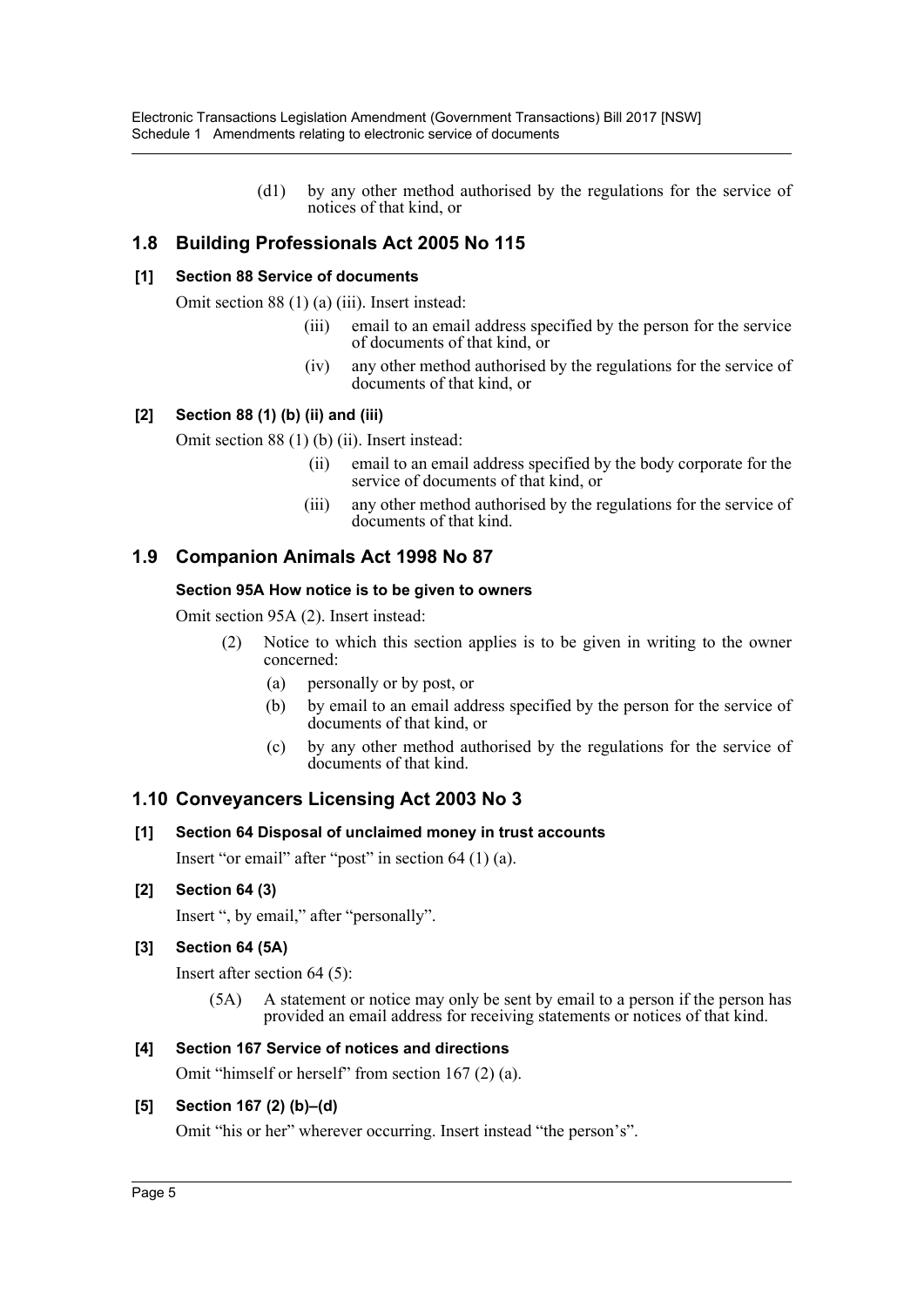### **[6] Section 167 (2) (d)**

Omit "him or her". Insert instead "the person".

### **[7] Section 167 (2) (e) and (f)**

Insert at the end of section  $167(2)(d)$ :

, or

- (e) by email to an email address specified by the person for the service of notices or directions of that kind, or
- (f) by any other method authorised by the regulations for the service of notices or directions of that kind.

#### **[8] Section 167 (3) (d) and (e)**

Insert at the end of section  $167(3)(c)$ :

, or

- (d) by sending the document to an email address specified by the corporation for the service of documents of that kind, or
- (e) by any other method authorised by the regulations for the service of documents of that kind.

# **1.11 Co-operative Housing and Starr-Bowkett Societies Act 1998 No 11**

#### **[1] Schedule 1 General interpretative provisions**

Omit clause 36 (1) (a) (ii). Insert instead:

- (ii) by leaving it at, or sending it by post to, the address of the place of residence or place of business of the person last known to the person serving the document, or
- (iii) by email to an email address specified by the person for the service of documents of that kind, or
- (iv) by any other method authorised by the regulations for the service of documents of that kind, or

#### **[2] Schedule 1, clause 36 (1) (b) (ii)–(iv)**

Omit clause 36 (1) (b) (ii). Insert instead:

- (ii) by sending it by post to its registered office, or
- (iii) by email to an email address specified by the body corporate for the service of documents of that kind, or
- (iv) by any other method authorised by the regulations for the service of documents of that kind.

# **1.12 Dangerous Goods (Road and Rail Transport) Act 2008 No 95**

#### **[1] Section 39 Service of notices**

Omit "or facsimile transmission" from section 39 (1) (b).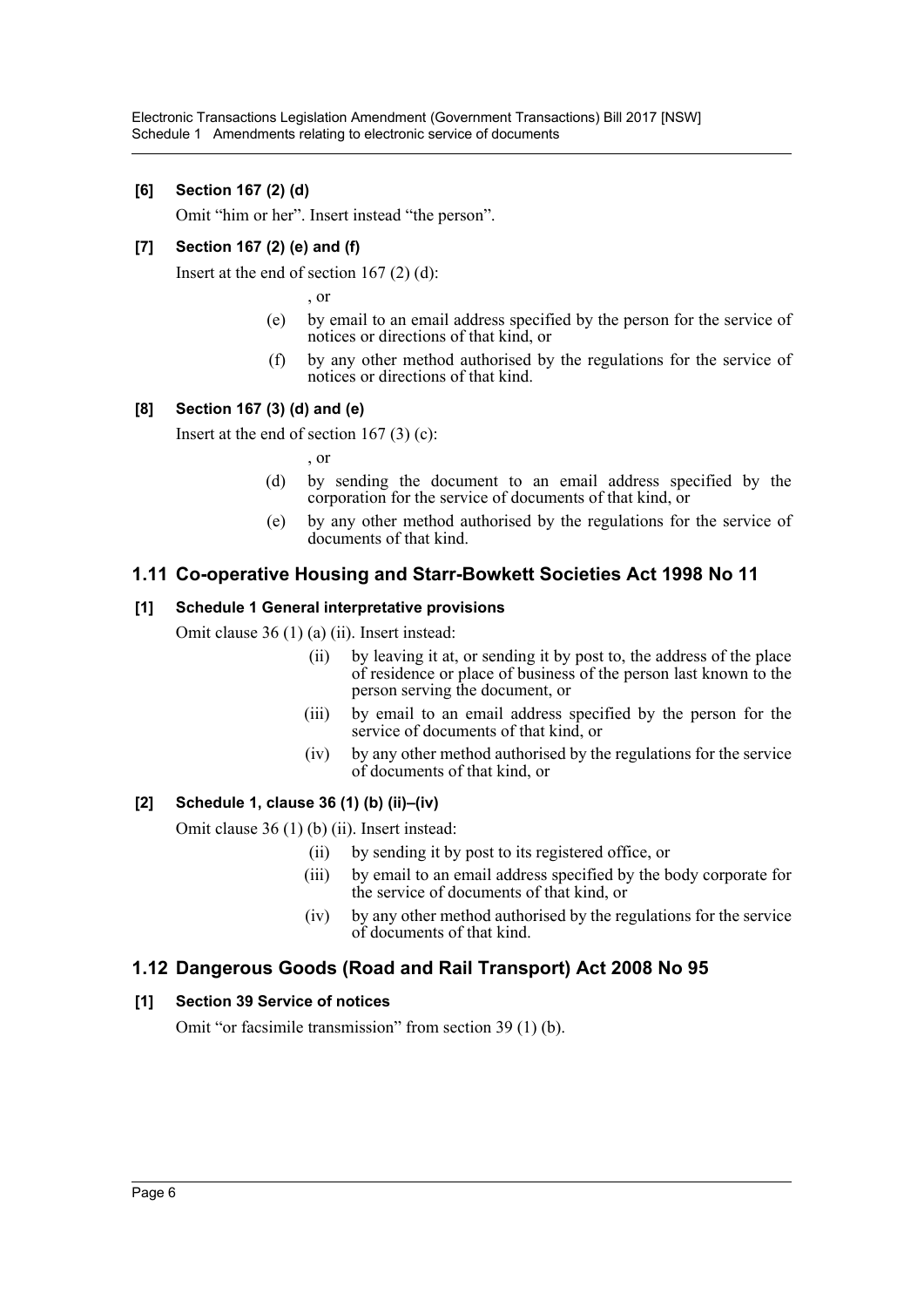Electronic Transactions Legislation Amendment (Government Transactions) Bill 2017 [NSW] Schedule 1 Amendments relating to electronic service of documents

### **[2] Section 39 (1) (c) and (d)**

Insert at the end of section 39 (1) (b):

, or

- (c) by email to an email address specified by the person for the service of notices of that kind, or
- (d) by any other method authorised by the regulations for the service of notices of that kind.

# **1.13 Drug and Alcohol Treatment Act 2007 No 7**

#### **[1] Section 50 Service of documents**

Insert after section 50  $(1)$  (a)  $(iii)$ :

- (iv) sending it to an email address specified by the person for the service of documents of that kind, or
- (v) any other method authorised by the regulations for the service of documents of that kind, or

#### **[2] Section 50 (1) (b) (iii) and (iv)**

Insert after section 50  $(1)$  (b)  $(ii)$ :

- (iii) sending it to an email address specified by the body corporate for the service of documents of that kind, or
- (iv) any other method authorised by the regulations for the service of documents of that kind.

# **1.14 Electricity (Consumer Safety) Act 2004 No 4**

#### **[1] Section 52 Service or giving of documents**

Omit section 52 (1) (a) (iii). Insert instead:

- (iii) sending it to an email address specified by the person for the giving or service of documents of that kind, or
- (iv) any other method authorised by the regulations for the giving or service of documents of that kind, or

#### **[2] Section 52 (1) (b) (ii) and (iii)**

Omit section 52 (1) (b) (ii). Insert instead:

- (ii) sending it to an email address specified by the body corporate for the giving or service of documents of that kind, or
- (iii) any other method authorised by the regulations for serving or giving documents of that kind.

#### **1.15 Exhibited Animals Protection Act 1986 No 123**

#### **[1] Section 30 Suspension and cancellation**

Omit "personally or by post" from section 30 (1).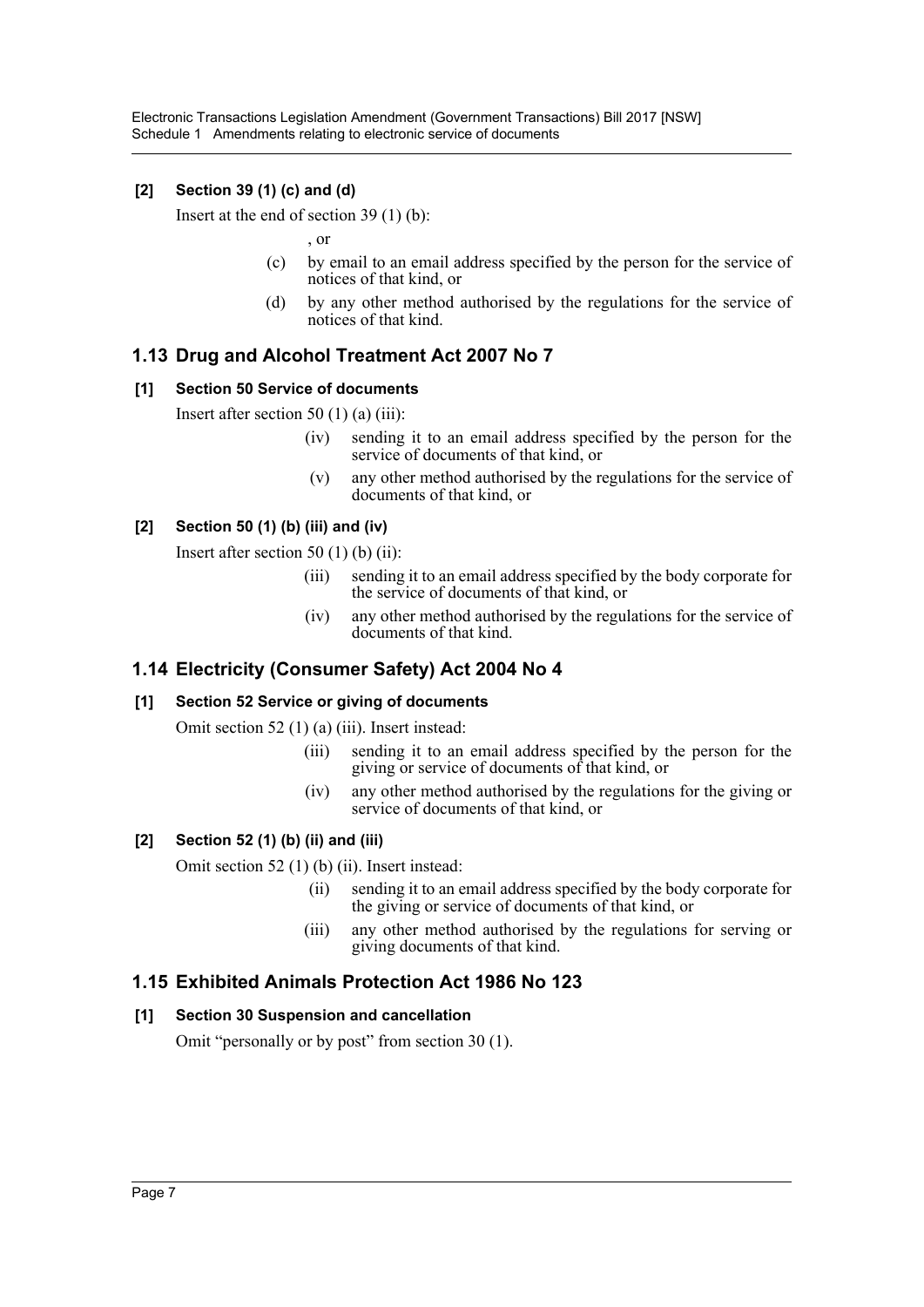# **[2] Section 51**

Omit the section. Insert instead:

#### **51 Service of notices**

A notice that the Secretary is required or permitted, by or under this Act, to cause to be served on a person may be served:

- (a) personally, or
- (b) by means of a letter addressed to the person at the person's address last known to the Secretary, or
- (c) by email to an email address specified by the person for the service of notices of that kind, or
- (d) by any other method authorised by the regulations for the service of notices of that kind.

# **1.16 Fair Trading Act 1987 No 68**

#### **[1] Section 88 Service of notices etc**

Omit "himself or herself" from section 88 (1) (a) (i).

#### **[2] Section 88 (1) (a) (ii)–(iv)**

Omit "his or her" wherever occurring. Insert instead "the person's".

#### **[3] Section 88 (1) (a) (iv)**

Omit "him or her". Insert instead "the person".

# **[4] Section 88 (1) (a) (v) and (vi)**

Insert after section 88 (1) (a) (iv):

- (v) by email to an email address specified by the person for the service of notices or directions of that kind, or
- (vi) by any other method authorised by the regulations for the service of notices or directions of that kind, or

#### **[5] Section 88 (1) (b) (iv) and (v)**

Insert at the end of section  $88(1)$  (b) (iii):

, or

- (iv) by sending the document to an email address specified by the body corporate for the service of notices or directions of that kind, or
- (v) by any other method authorised by the regulations for the service of notices or directions of that kind.

# **1.17 Funeral Funds Act 1979 No 106**

#### **Section 87**

Omit the section. Insert instead:

#### **87 Giving of notice**

The Minister or Secretary may, for the purposes of this Act and the regulations, give a person notice of any matter or thing: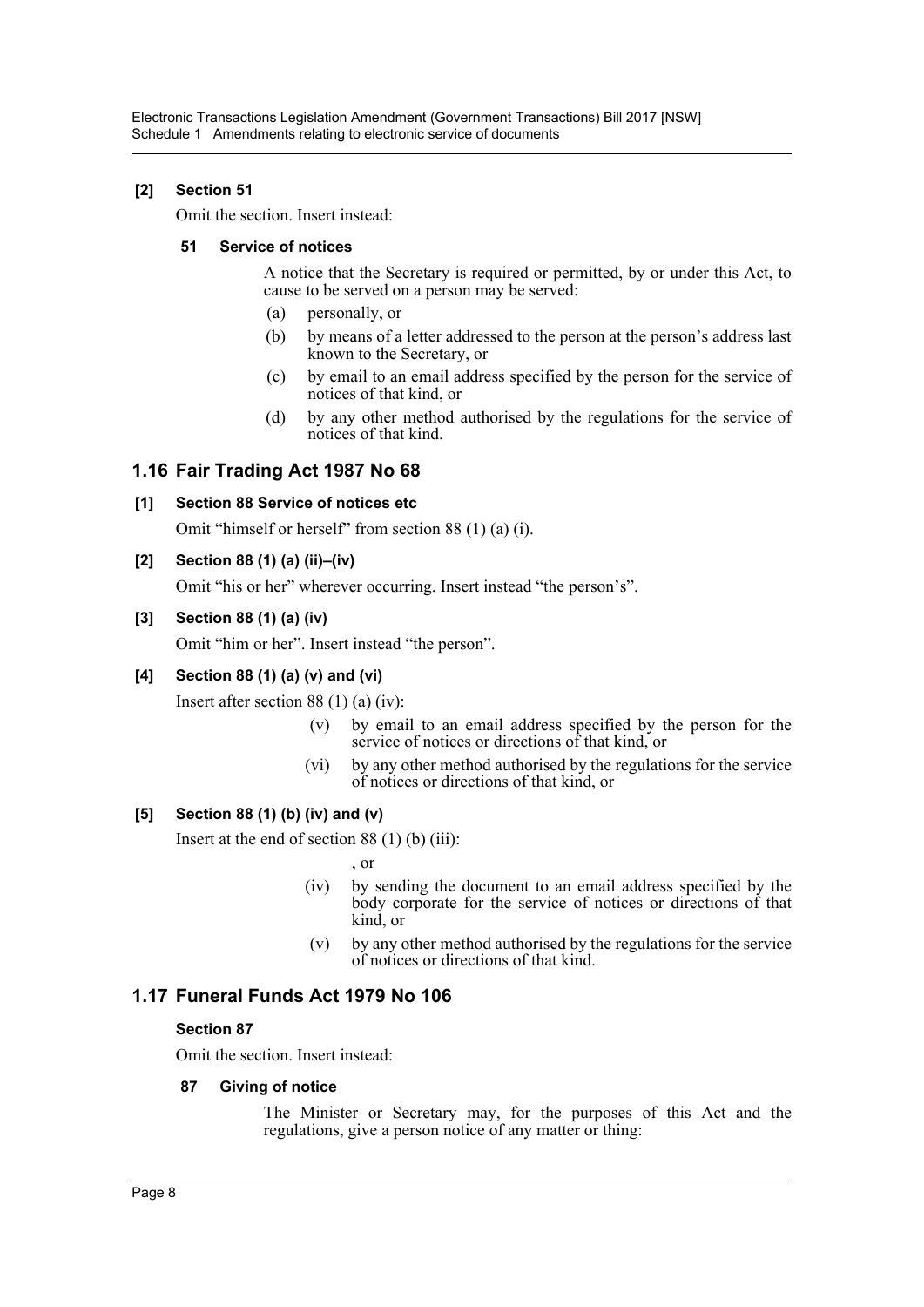- (a) by serving written notice of that matter or thing on the person personally or by post, or
- (b) by email to an email address specified by the person for the service of notices of that kind, or
- (c) by any other method authorised by the regulations for the service of notices of that kind.

# **1.18 Holiday Parks (Long-term Casual Occupation) Act 2002 No 88**

## **[1] Section 47 Service of documents**

Insert after section 47 (1) (c):

(c1) by email to an email address specified by the occupant for the service of documents of that kind, or

## **[2] Section 47 (2) (c1)**

Insert after section 47 (2) (c):

(c1) by email to an email address specified by the park owner or park manager for the service of documents of that kind, or

## **1.19 Home Building Act 1989 No 147**

#### **[1] Section 127 Power to obtain information**

Omit "personally or by post" from section 127 (2).

#### **[2] Section 127 (2A)**

Insert after section 127 (2):

- (2A) Notice under this section may be served on a person:
	- (a) personally or by post, or
	- (b) by email to an email address specified by the person for the service of notices of that kind, or
	- (c) by any other method authorised by the regulations for the service of notices of that kind.

# **1.20 Industrial Relations Act 1996 No 17**

#### **[1] Section 385 Inspectors' powers—employer breaches**

Omit section 385 (3). Insert instead:

- (3) A requirement of an inspector under this section may be made personally or by notice in writing served:
	- (a) personally or by post, or
	- (b) by email to an email address specified by the person for the service of notices of that kind, or
	- (c) by any other method authorised by the regulations for the service of notices of that kind.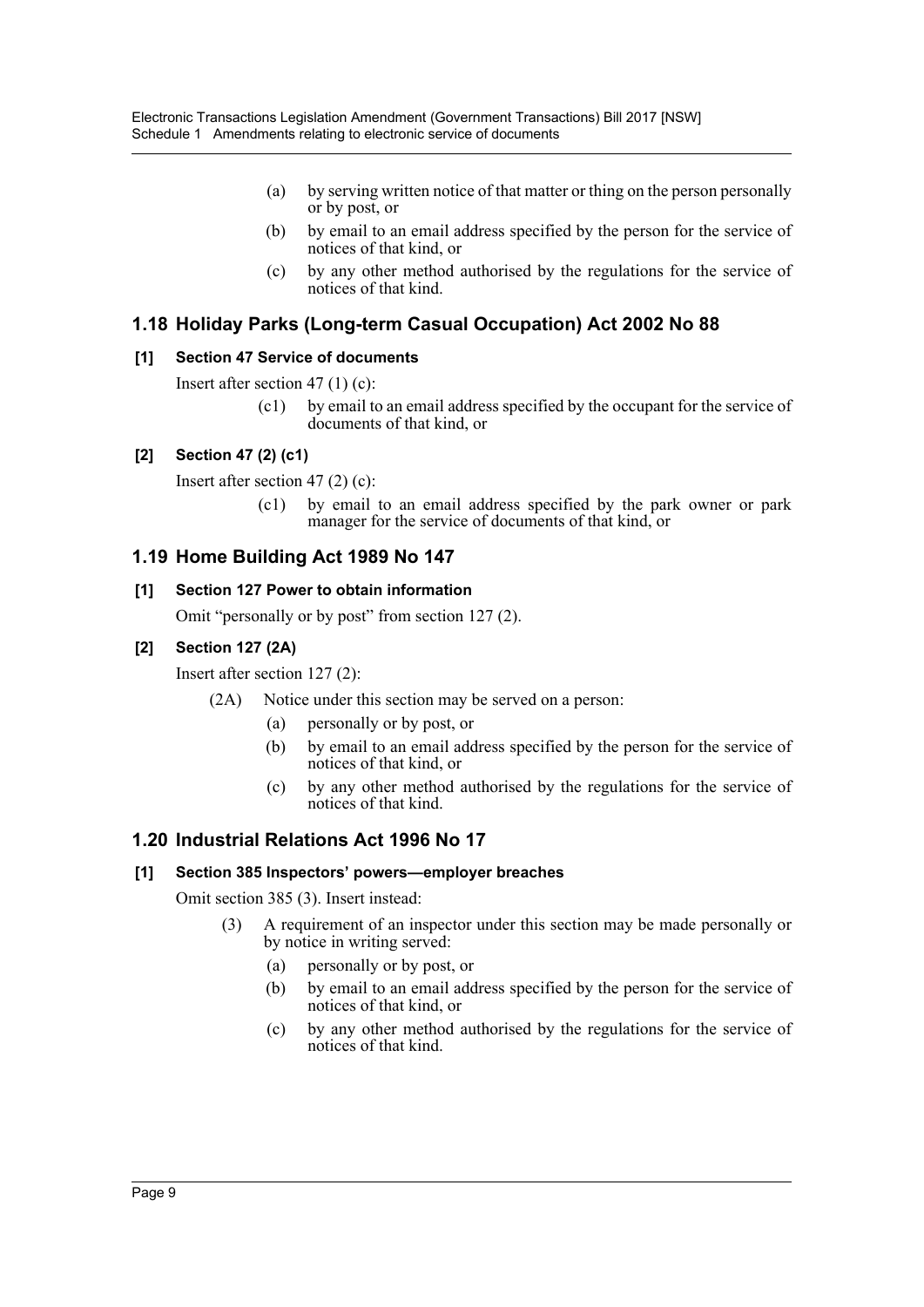Electronic Transactions Legislation Amendment (Government Transactions) Bill 2017 [NSW] Schedule 1 Amendments relating to electronic service of documents

#### **[2] Section 385A Inspectors' powers—misconduct offences**

Omit section 385A (3). Insert instead:

- (3) A requirement of an inspector under this section may be made personally or by notice in writing served:
	- (a) personally or by post, or
	- (b) by sending it to an email address specified by the person for the service of notices of that kind, or
	- (c) by any other method authorised by the regulations for the service of notices of that kind.

# **1.21 Landlord and Tenant (Amendment) Act 1948 No 25**

#### **[1] Section 59 Service of notices**

Insert at the end of section 59 (1) (b):

, or

- (c) by email to an email address specified by the person for the service of notices of that kind, or
- (d) by any other method authorised by the regulations for the service of notices of that kind.

#### **[2] Section 92 Information to be furnished on request**

Omit section 92 (5). Insert instead:

- (5) A requirement under this section may be served on a person:
	- (a) personally, or
	- (b) by post at the person's last known place of residence or business, or
	- (c) by email to an email address specified by the person for the service of documents of that kind, or
	- (d) by any other method authorised by the regulations for the service of documents of that kind.

# **1.22 Mental Health Act 2007 No 8**

#### **[1] Section 192 Service of documents**

Insert after section  $192$  (1) (a) (iii):

- (iv) email to an email address specified by the person for the service of documents of that kind, or
- (v) any other method authorised by the regulations for the service of documents of that kind, or

#### **[2] Section 192 (1) (b) (iii) and (iv)**

Insert after section  $192$  (1) (b) (ii):

, or

- (iii) sending it to an email address specified by the body corporate for the service of documents of that kind, or
- (iv) any other method authorised by the regulations for the service of documents of that kind.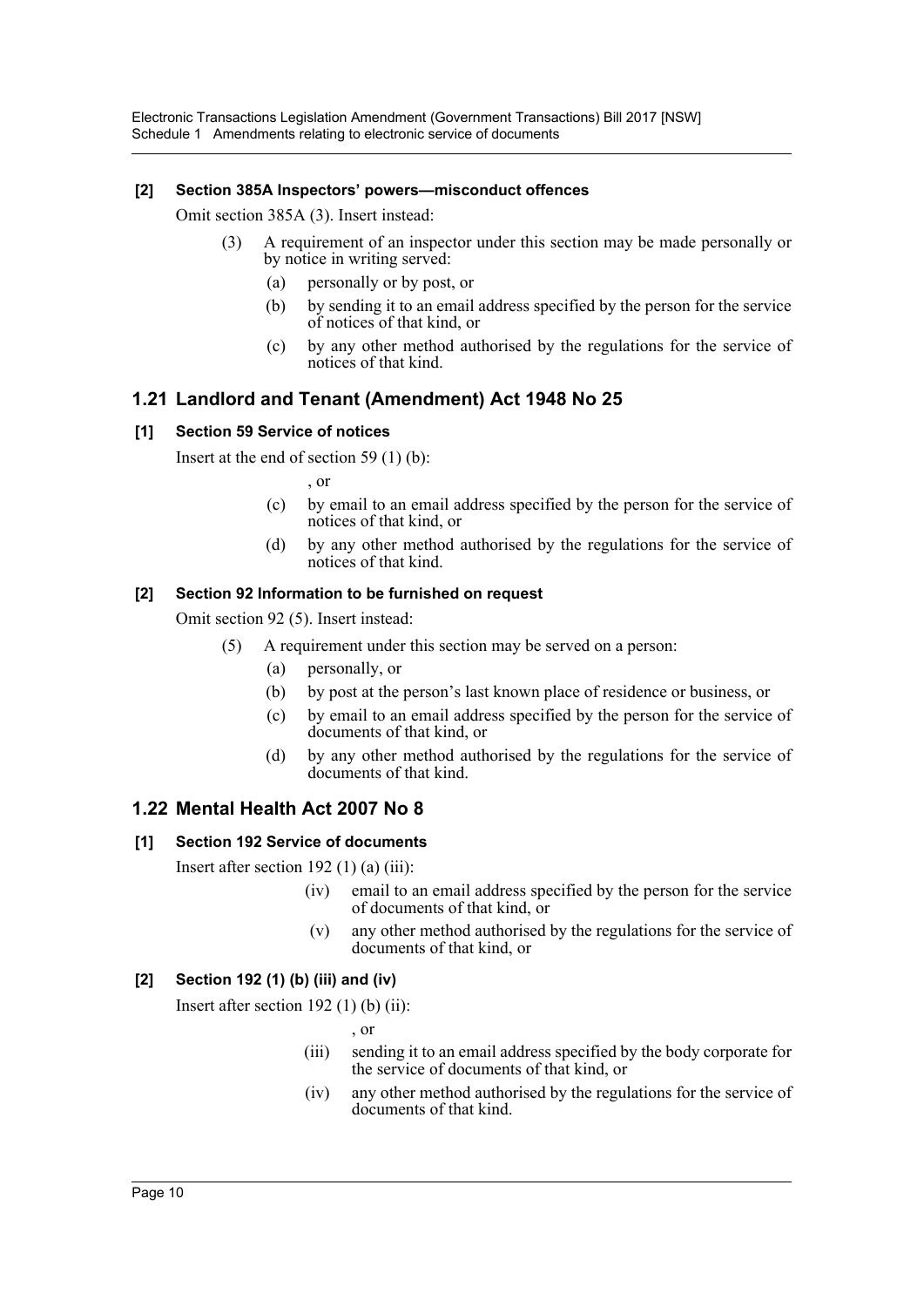# **1.23 National Parks and Wildlife Act 1974 No 80**

#### **[1] Section 160E Notice to remove structure**

Omit section 160E (3) (b). Insert instead:

- (b) if that person has delivered a statement under section 160D relating to the structure:
	- (i) by post to any address for contacting the person that is specified in the statement, or
	- (ii) by email to an email address specified by the person for the service of notices of that kind.

#### **[2] Section 160F Notice prohibiting use of structure**

Omit section 160F (2) (b). Insert instead:

- (b) if that person has delivered a statement under section 160D relating to the structure:
	- (i) by post to any address for contacting the person that is specified in the statement, or
	- (ii) by email to an email address specified by the person for the service of notices of that kind.

# **1.24 Plumbing and Drainage Act 2011 No 59**

#### **[1] Section 51 Service of notices and directions**

Insert after section 51  $(1)$  (a)  $(iv)$ :

- (v) by email to an email address specified by the person for the service of notices or directions of that kind, or
- (vi) by any other method authorised by the regulations for the service of notices or directions of that kind, or

#### **[2] Section 51 (1) (b) (iv) and (v)**

Insert at the end of section 51 (1) (b) (iii):

, or

- (iv) by email to an email address specified by the corporation for the service of notices or directions of that kind, or
- (v) by any other method authorised by the regulations for the service of notices or directions of that kind.

# **1.25 Professional Standards Act 1994 No 81**

#### **[1] Schedule 2 Provisions relating to members of the Council**

Omit "personally or in the ordinary course of post" from clause 5 (1) (e).

# **[2] Schedule 2, clause 5 (3)**

Insert after clause 5 (2):

- (3) Notice of meetings of the Council may be given to members:
	- (a) personally or by post, or
	- (b) by email to an email address specified by the member for being given notice of that kind, or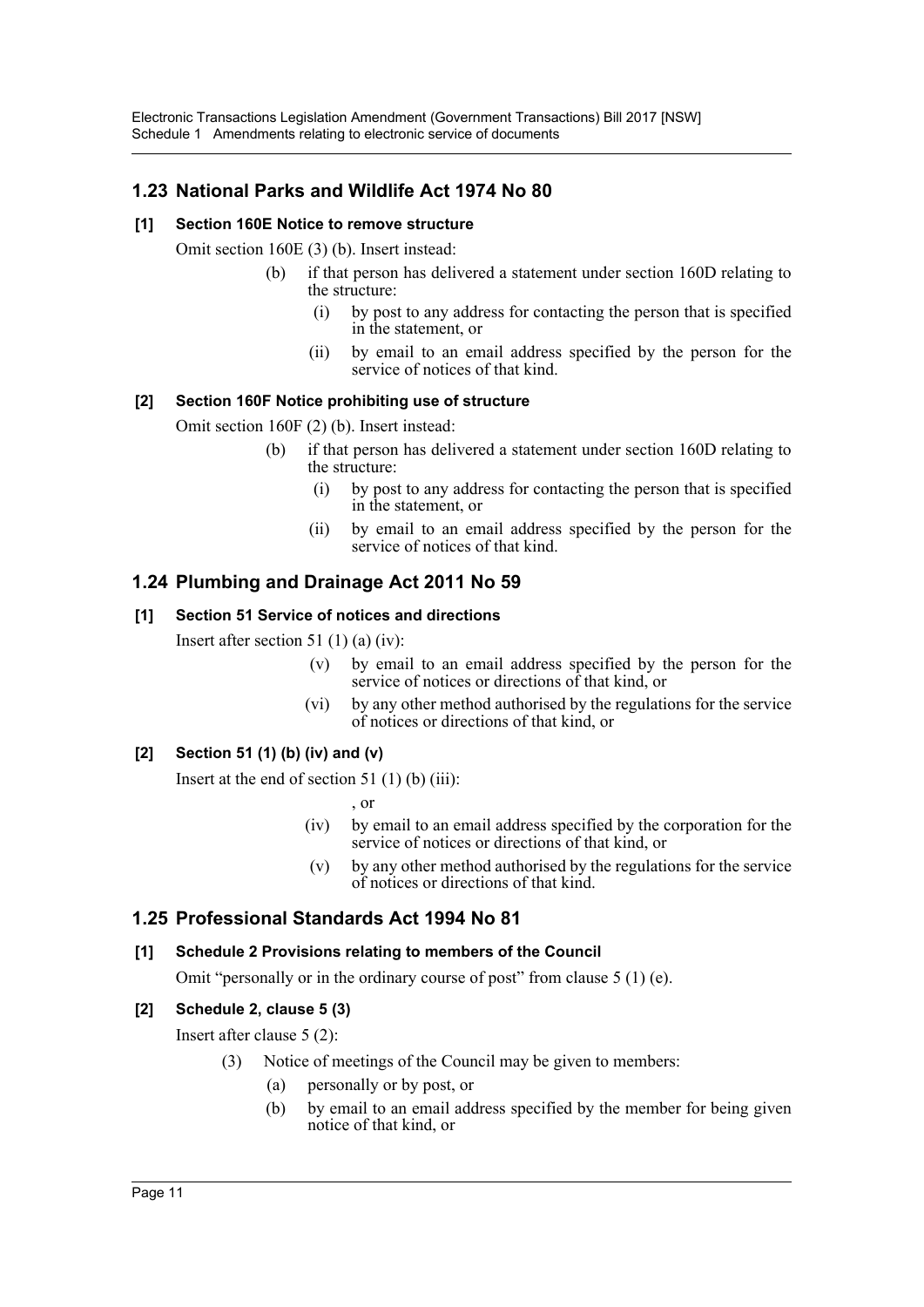(c) by any other method authorised by the regulations for giving notice of that kind.

# **1.26 Private Health Facilities Act 2007 No 9**

## **[1] Section 61 Service of documents**

Insert after section 61  $(1)$  (a)  $(iii)$ :

- (iv) email to an email address specified by the person for the service of documents of that kind, or
- (v) any other method authorised by the regulations for the service of documents of that kind, or

## **[2] Section 61 (1) (b) (iii) and (iv)**

Insert after section  $61$  (1) (b) (ii):

- (iii) email to an email address specified by the body corporate for the service of documents of that kind, or
- (iv) any other method authorised by the regulations for the service of documents of that kind.

# **1.27 Property, Stock and Business Agents Act 2002 No 66**

#### **[1] Section 225 Service of notices**

Omit "himself or herself" from section 225 (2) (a).

#### **[2] Section 225 (2) (b)–(d)**

Omit "his or her" wherever occurring. Insert instead "the person's".

#### **[3] Section 225 (2) (d)**

Omit "him or her". Insert instead "the person".

#### **[4] Section 225 (2) (e) and (f)**

Insert at the end of section 225 (2) (d):

, or

- (e) by email to an email address specified by the person for the service of notices or directions of that kind, or
- (f) by any other method authorised by the regulations for the service of notices or directions of that kind.

# **[5] Section 225 (3) (d) and (e)**

Insert at the end of section 225 (3) (c):

, or

- (d) by email to an email address specified by the corporation for the service of notices or directions of that kind, or
- (e) by any other method authorised by the regulations for the service of notices or directions of that kind.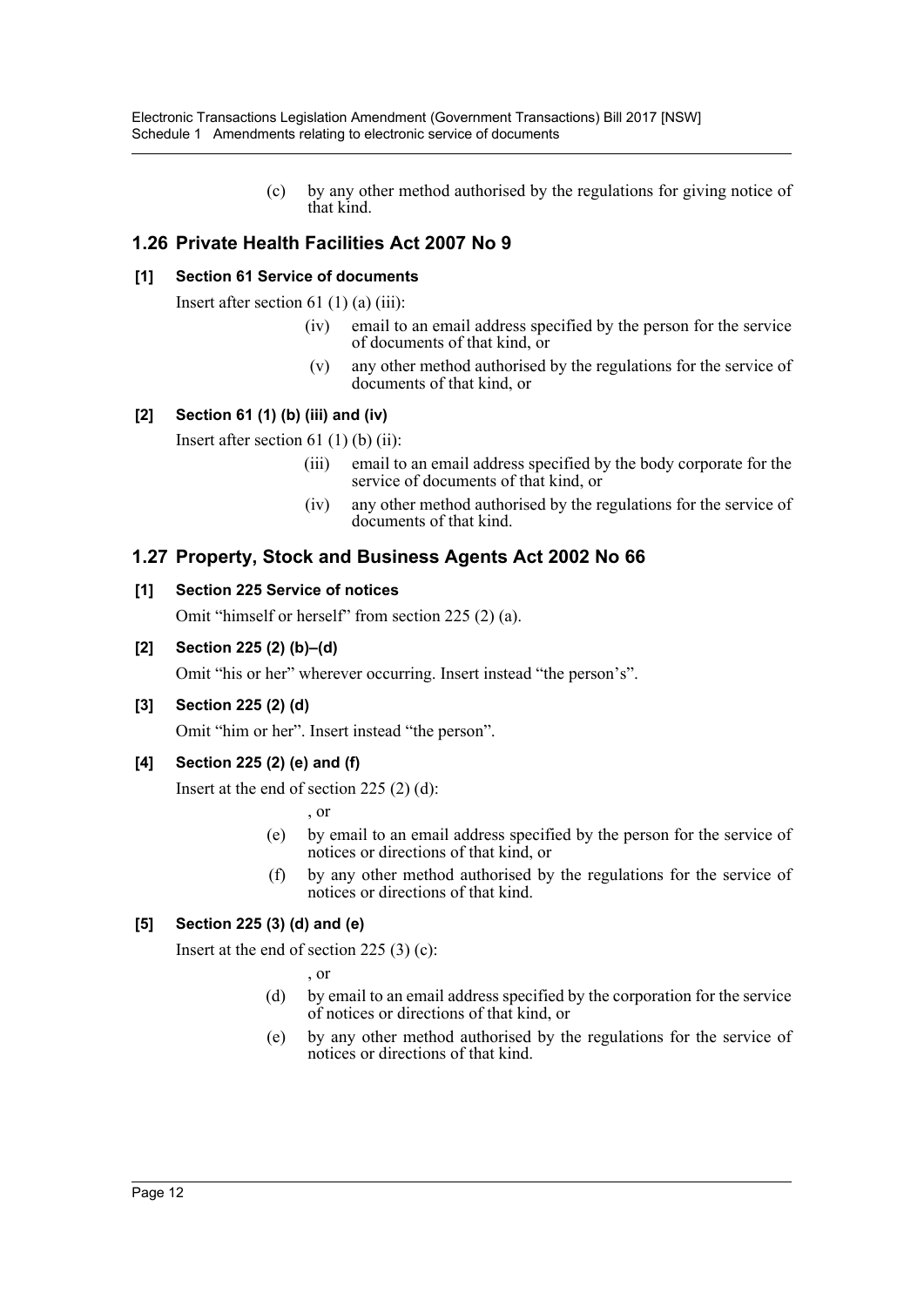# **1.28 Public Health Act 2010 No 127**

## **[1] Section 131 Service of documents**

Insert after section 131 $(1)$  $(a)$  $(iii)$ :

- (iv) by email to an email address specified by the person for the service of documents of that kind, or
- (v) by any other method authorised by the regulations for the service of documents of that kind, or

## **[2] Section 131 (1) (b) (iii) and (iv)**

Insert at the end of section  $131(1)$  (b) (ii):

, or

- (iii) by email to an email address specified by the body corporate for the service of documents of that kind, or
- (iv) by any other method authorised by the regulations for the service of documents of that kind.

# **1.29 Public Health (Tobacco) Act 2008 No 94**

#### **[1] Section 57 Service of documents**

Insert after section 57 $(1)$  $(a)$  $(iii)$ :

- (iv) email to an email address specified by the person for the service of documents of that kind, or
- (v) any other method authorised by the regulations for the service of documents of that kind, or

# **[2] Section 57 (1) (b) (iii) and (iv)**

Insert at the end of section  $57(1)$  (b) (ii):

, or

- (iii) email to an email address specified by the body corporate for the service of documents of that kind, or
- (iv) any other method authorised by the regulations for the service of documents of that kind.

# **1.30 Residential Tenancies Act 2010 No 42**

#### **[1] Section 223 Service of notices and other documents**

Omit section 223 (1) (a) (v). Insert instead:

- (v) sending it to an email address specified by the person for the service of documents of that kind, or
- (vi) any other method authorised by the regulations for the service of documents of that kind, or

# **[2] Section 223 (1) (b) (ii) and (iii)**

Omit section 223 (1) (b) (ii). Insert instead:

(ii) sending it to an email address specified by the corporation for the service of documents of that kind, or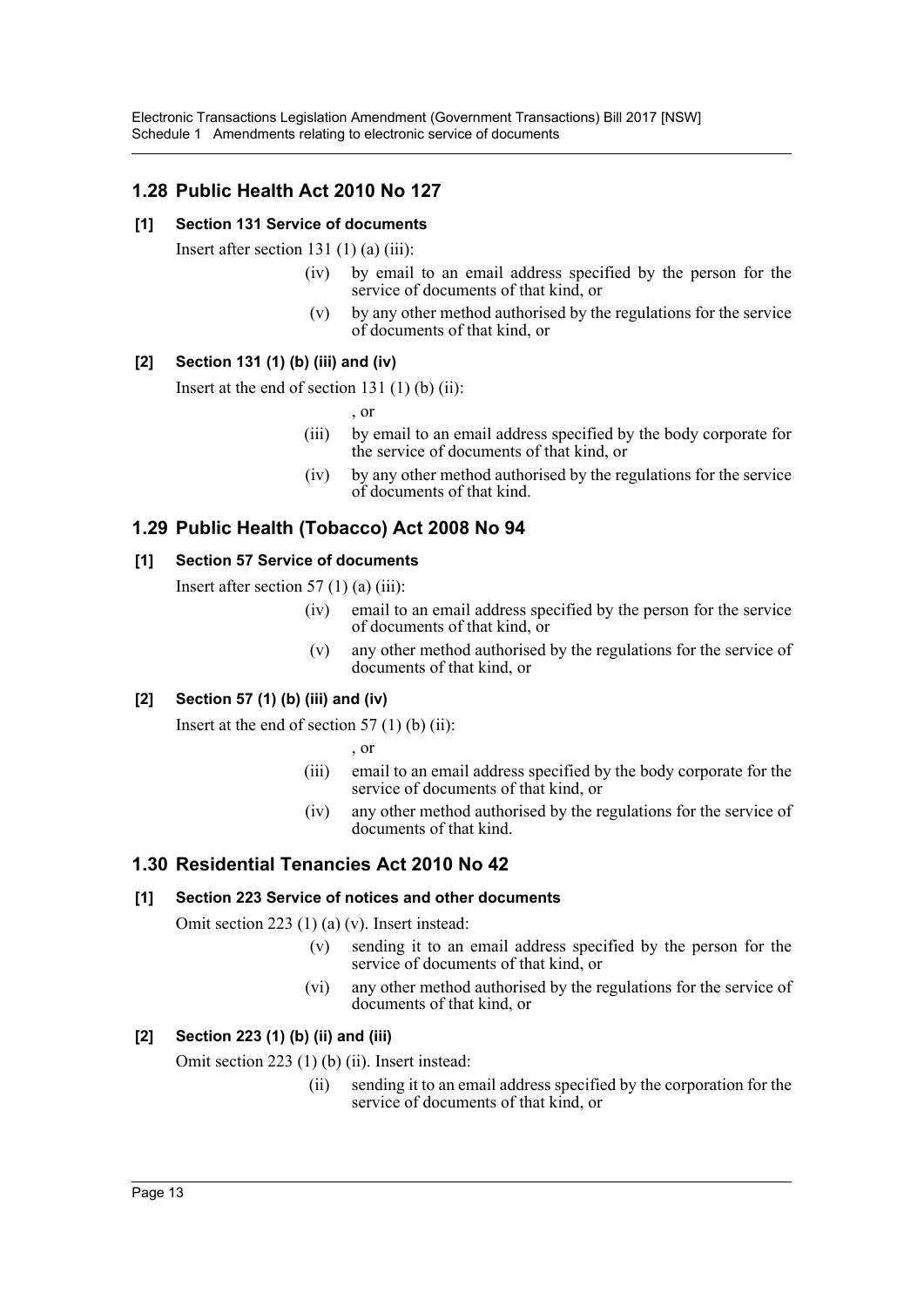Electronic Transactions Legislation Amendment (Government Transactions) Bill 2017 [NSW] Schedule 1 Amendments relating to electronic service of documents

> (iii) any other method authorised by the regulations for the service of documents of that kind, or

## **[3] Section 223 (1) (c)**

Omit the paragraph. Insert instead:

- (c) in the case of a Public Service agency:
	- (i) leaving it at, or sending it by post to, any office of the agency addressed to the agency head, or
	- (ii) sending it to an email address specified by the agency for the service of documents of that kind, or
	- (iii) any other method authorised by the regulations for the service of documents of that kind.

## **1.31 Retail Trading Act 2008 No 49**

#### **[1] Section 21 Service of documents**

Omit section 21 (1) (a) (iii). Insert instead:

- (iii) sending it to an email address specified by the person for the service of documents of that kind, or
- (iv) any other method authorised by the regulations for the service of documents of that kind, or

#### **[2] Section 21 (1) (b) (ii) and (iii)**

Omit section 21 (1) (b) (ii). Insert instead:

- (ii) sending it to an email address specified by the body corporate for the service of documents of that kind, or
- (iii) any other method authorised by the regulations for the service of documents of that kind.

#### **1.32 Retirement Villages Act 1999 No 81**

#### **[1] Section 201 Service of documents**

Insert after section 201 (1) (b):

(b1) by email to an email address specified by the resident for the service of documents of that kind, or

#### **[2] Section 201 (2) (b1)**

Insert after section 201 (2) (b):

(b1) by email to an email address specified by the operator for the service of documents of that kind, or

#### **1.33 Roads Act 1993 No 33**

#### **Section 237 Manner and form in which directions to be given**

Omit section 237 (1). Insert instead:

(1) A direction under this Act must be in writing and may be varied or revoked by a further direction in writing.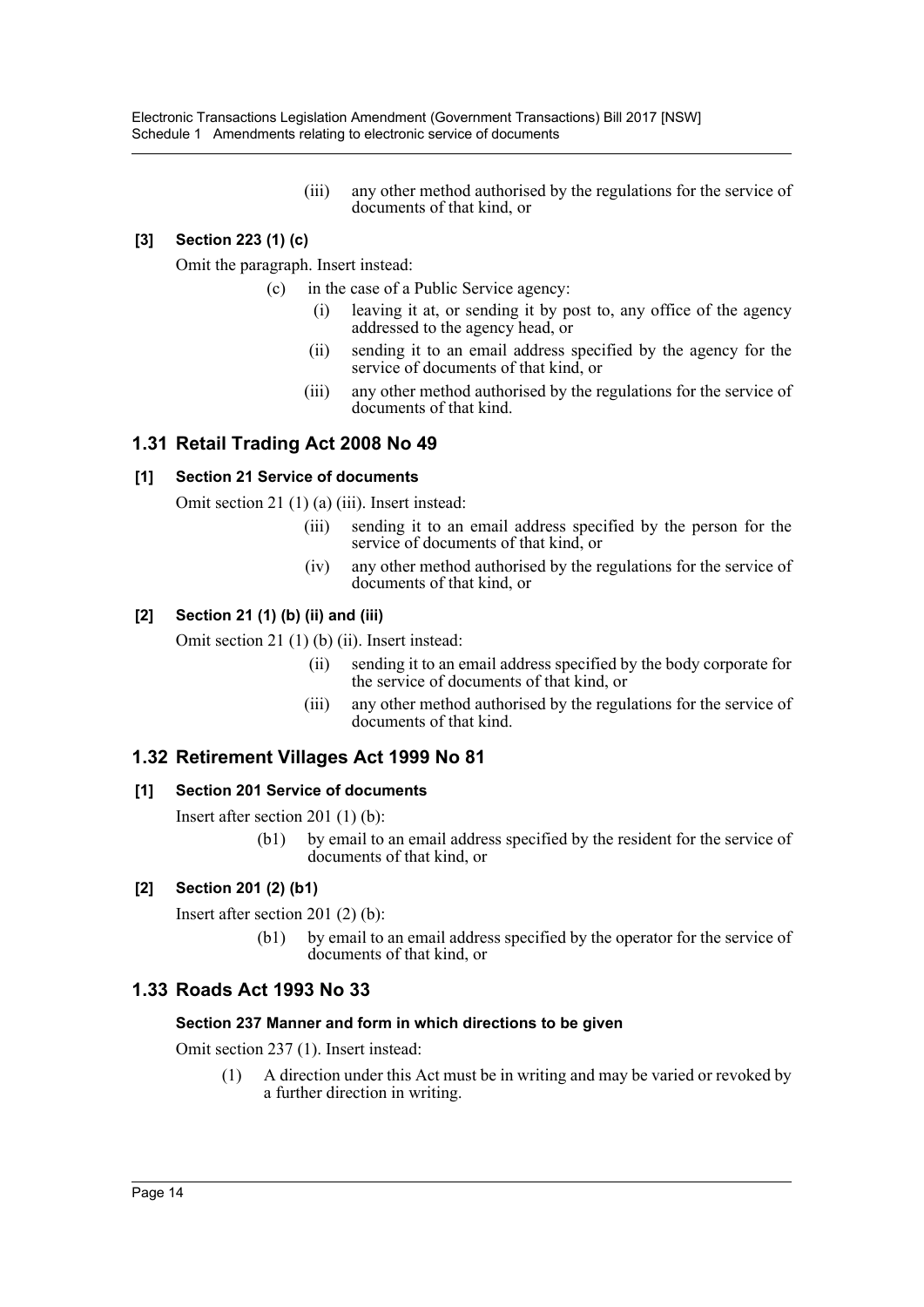- (1A) A direction may be served on a person:
	- (a) personally or by post, or
	- (b) by email to an email address specified by the person for the service of directions of that kind, or
	- (c) by any other method authorised by the regulations for the service of directions of that kind.

# **1.34 Smoke-free Environment Act 2000 No 69**

#### **Section 22 Giving of documents**

Insert at the end of section 22 (c):

, or

- (d) by email to an email address specified by the person to whom it is addressed for being given documents of that kind, or
- (e) by any other method authorised by the regulations for the service of documents of that kind.

# **1.35 Soil Conservation Act 1938 No 10**

#### **[1] Section 15A Issue of notices**

Omit "personally or by post" from section 15A (1).

#### **[2] Section 15A (5)**

Insert after section 15A (4):

- (5) A notice under this section may be served on a person:
	- (a) personally or by post, or
	- (b) by email to an email address specified by the person for the service of notices of that kind, or
	- (c) by any other method authorised by the regulations for the service of notices of that kind.

#### **[3] Section 17 Areas of erosion hazard**

Omit "personally or by post" from section 17 (3).

#### **[4] Section 17 (3A)**

Insert after section 17 (3):

- (3A) A copy of or a reference to a map or plan that is required to be served on a person under this section may be served:
	- (a) personally or by post, or
	- (b) by email to an email address specified by the person for the service of documents of that kind, or
	- (c) by any other method authorised by the regulations for the service of documents of that kind.

#### **[5] Section 22 Preservation of proclaimed works**

Omit "personally or by post" wherever occurring in section 22 (1) and (4).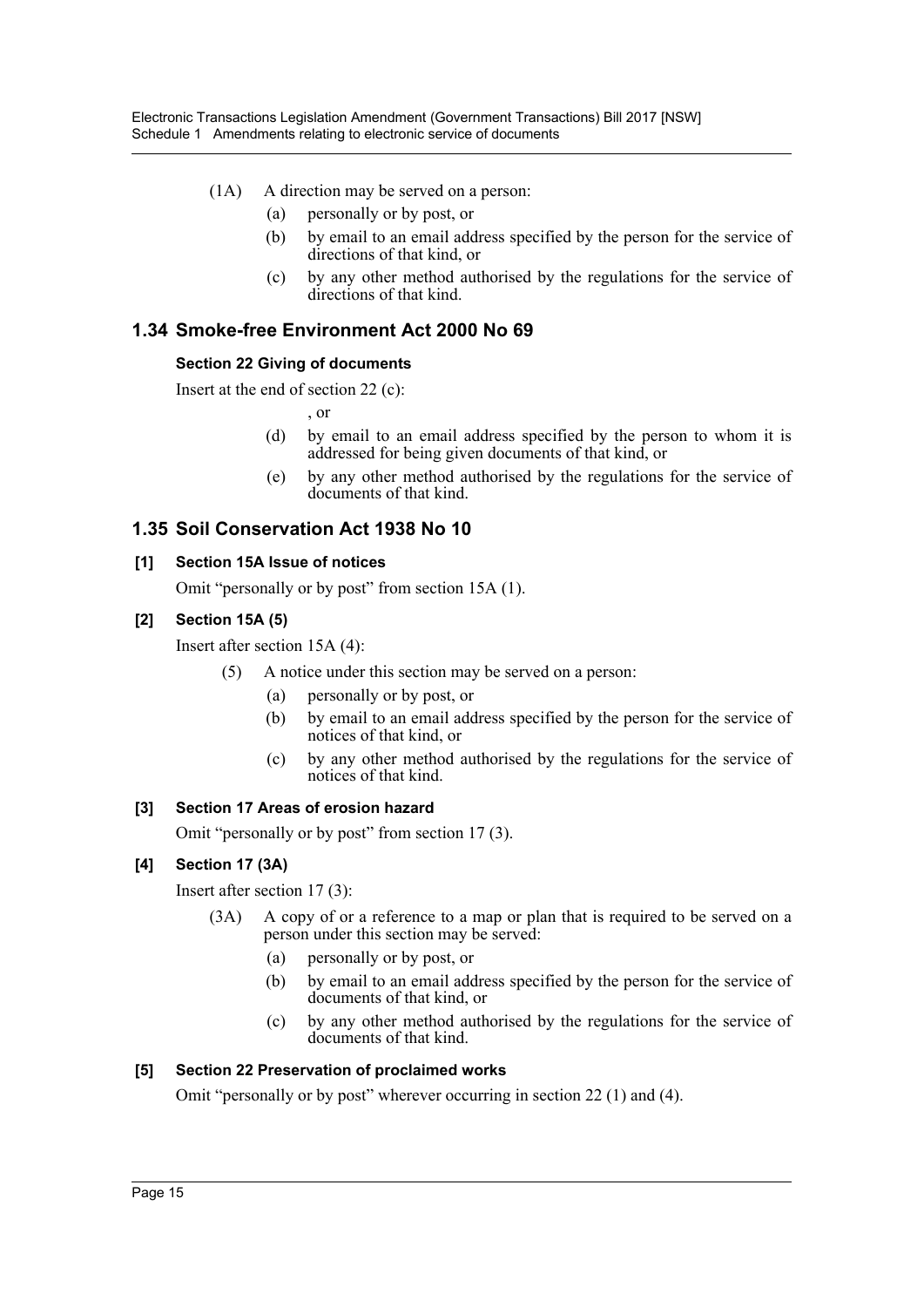## **[6] Section 22 (8)**

Insert after section 22 (7):

- (8) A document that is required to be served on a person under this section may be served:
	- (a) personally or by post, or
	- (b) by email to an email address specified by the person for the service of documents of that kind, or
	- (c) by any other method authorised by the regulations for the service of documents of that kind.

# **1.36 Storage Liens Act 1935 No 19**

# **[1] Section 5 Notice of lien—goods deposited by person entrusted with possession**

Omit section 5 (3). Insert instead:

- (3) The notice may be given:
	- (a) personally or by post, or
	- (b) by email to an email address specified by the owner or person for being given notices of that kind, or
	- (c) by any other method authorised by the regulations for giving documents of that kind.

#### **[2] Section 6 Power to sell goods**

Omit section 6 (3). Insert instead:

- (3) The notice may be given to a person:
	- (a) personally or by post, or
	- (b) by email to an email address specified by the person for being given notices of that kind, or
	- (c) by any other method authorised by the regulations for giving documents of that kind.

# **1.37 Taxation Administration Act 1996 No 97**

#### **[1] Section 114 Service of documents on Chief Commissioner**

Omit section 114 (c) and (d). Insert instead:

- (c) by delivering the document, addressed to the Chief Commissioner, to the facilities of a document exchange specified by the Chief Commissioner for the service of documents of that kind, or
- (d) by leaving it with a person who has authority to accept documents on the Chief Commissioner's behalf, or
- (e) by email to an email address specified by the Chief Commissioner for the service of documents of that kind, or
- (f) by any other method authorised by the regulations for the service of documents of that kind.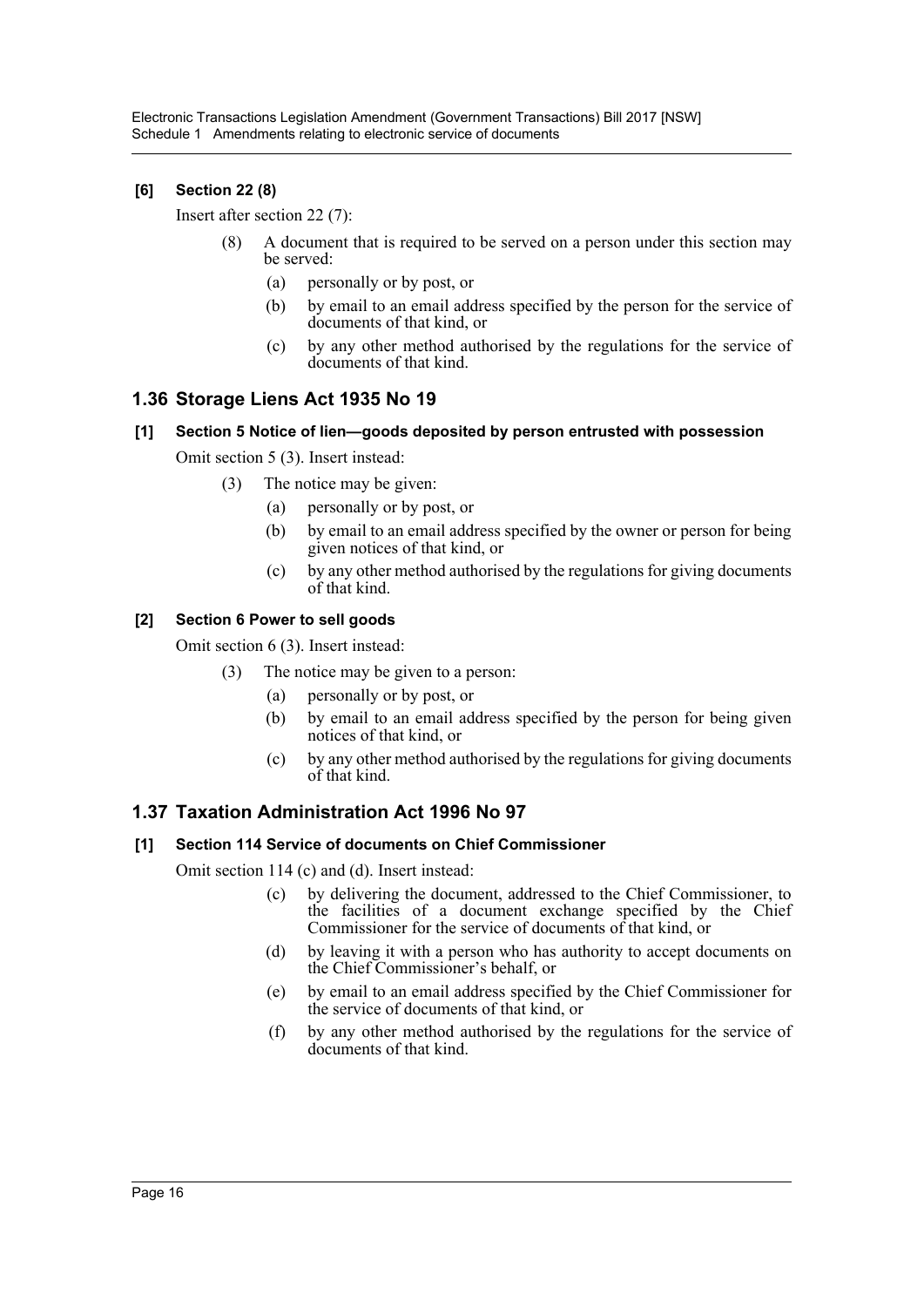Electronic Transactions Legislation Amendment (Government Transactions) Bill 2017 [NSW] Schedule 1 Amendments relating to electronic service of documents

#### **[2] Section 116 Service of documents by Chief Commissioner**

Omit section 116 (1) (d). Insert instead:

- (d) by delivering the document, addressed to the person, to the facilities of a document exchange specified by the person for the service of documents of that kind, or
- (d1) by email to an email address specified by the person for the service of documents of that kind, or
- (d2) by any other method authorised by the regulations for the service of documents of that kind, or

# **1.38 Uncollected Goods Act 1995 No 68**

#### **Section 27**

Omit the section. Insert instead:

#### **27 Service of notices**

Any notice under this Part may be given to or served on the person:

- (a) personally or by a letter addressed to the person and left at, or sent by post to, the person's last known address, or
- (b) by email to an email address specified by the person for the service of notices of that kind, or
- (c) by any other method authorised by the regulations for the service of notices of that kind.

# **1.39 Very Fast Train (Route Investigation) Act 1989 No 44**

#### **[1] Section 13 Rights conferred by permits**

Omit "personally or by post" from section 13 (3).

#### **[2] Section 13 (3A)**

Insert after section 13 (3):

- (3A) A notice that is required to be served on a person may be served:
	- (a) personally or by post, or
	- (b) by email to an email address specified by the person for the service of documents of that kind, or
	- (c) by any other method authorised by the regulations for the service of documents of that kind.

# **1.40 Veterinary Practice Act 2003 No 87**

#### **[1] Section 94 How notice is to be given**

Omit section 94 (1). Insert instead:

- (1) A requirement of this Act that a person be given notice is a requirement that the person be given notice:
	- (a) personally or by post, or
	- (b) by email to an email address specified by the person for service of notices of that kind, or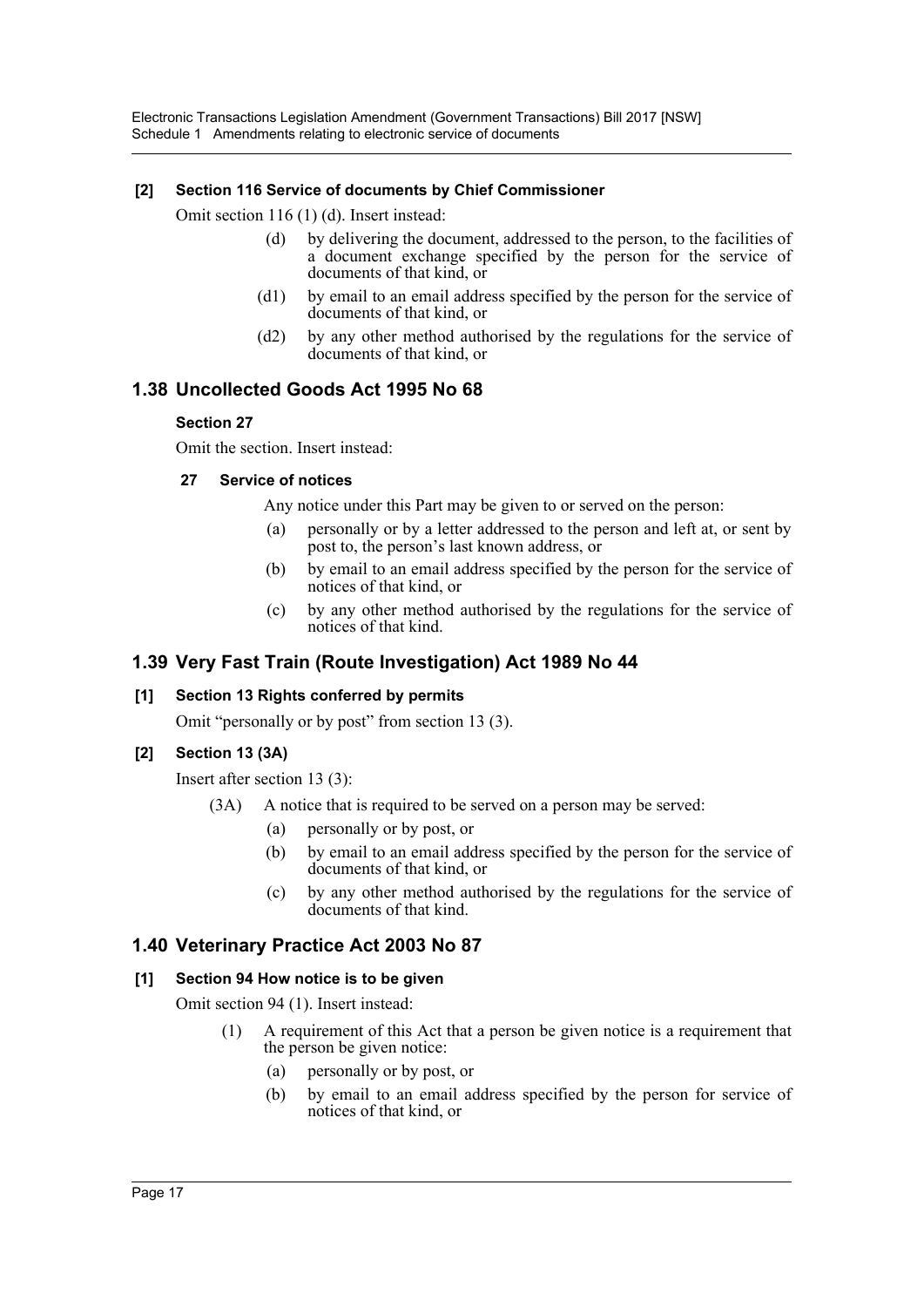(c) by any other method authorised by the regulations for the service of notices of that kind.

## **[2] Section 95**

Omit the section. Insert instead:

#### **95 Service of documents on Board**

- (1) A document (other than a complaint made under Part 5) may be served on the Board:
	- (a) by leaving it at, or sending it by post to, any office of the Board, or
	- (b) by email to an email address specified by the Board for the service of documents of that kind, or
	- (c) by any other method authorised by the regulations for the service of documents of that kind.
- (2) This section does not affect the operation of any provision of law or of the rules of a court authorising a document to be served on the Board in any other manner.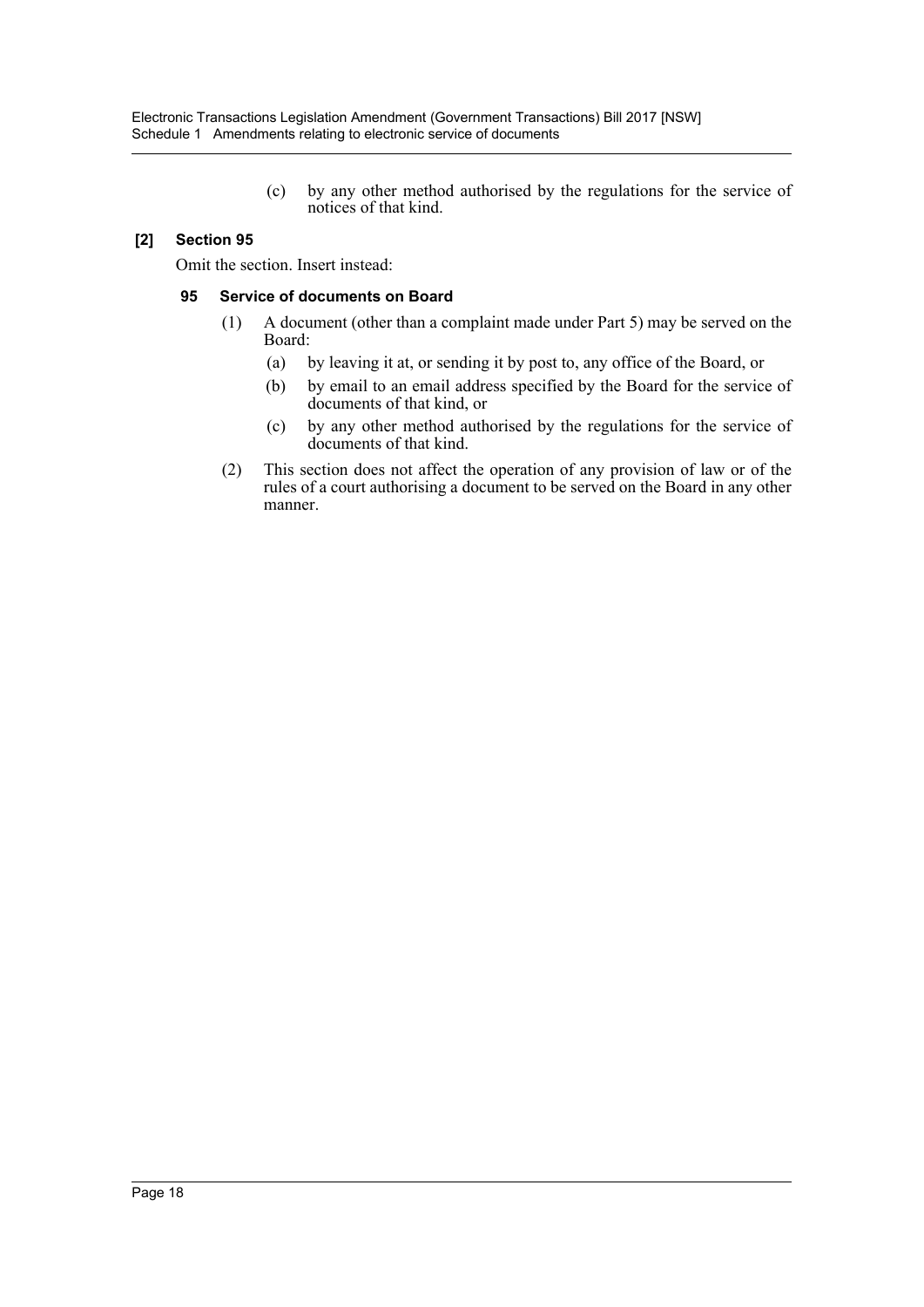# <span id="page-19-0"></span>**Schedule 2 Amendments relating to statutory declarations**

# **2.1 Associations Incorporation Act 2009 No 7**

## **Section 72 Application for cancellation**

Omit section 72 (2). Insert instead:

- (2) The application must be in the approved form.
- (3) Without limiting the form that may be approved under subsection (2), the approved form may be an electronic form accessible on a publicly available website.
- (4) A person who provides the Secretary with a statutory declaration setting out particulars required by the approved form is taken to have done so in the approved form.

# **2.2 Conveyancers Licensing Act 2003 No 3**

#### **[1] Section 77 Secretary required to be notified where no money held or received on behalf of another person**

Omit "make and lodge with the Secretary a statutory declaration to that effect".

Insert instead "notify the Secretary, in the form approved by the Secretary, of that fact".

# **[2] Section 77 (2)**

Insert at the end of section 77:

(2) Without limiting the form of notice that may be approved under subsection (1), the form may be an electronic form accessible on a publicly available website.

# **2.3 Co-operative Housing and Starr-Bowkett Societies Act 1998 No 11**

# **[1] Section 50 Registration**

Omit section 50 (2) (b) (i). Insert instead:

(i) a statement, in the form approved by the Registrar, to the effect that the requirements of section 49 (Formation of co-operative housing and Starr-Bowkett societies) have been complied with, and

# **[2] Section 50 (3)**

Omit the subsection.

# **[3] Section 50 (6) and (7)**

Insert after section 50 (5):

- (6) Without limiting the form that may be approved under subsection (2) (b) (i), the form may be an electronic form accessible on a publicly available website.
- (7) A person who provides the Registrar with a statutory declaration setting out the particulars required by the approved form is taken to have done so in the approved form.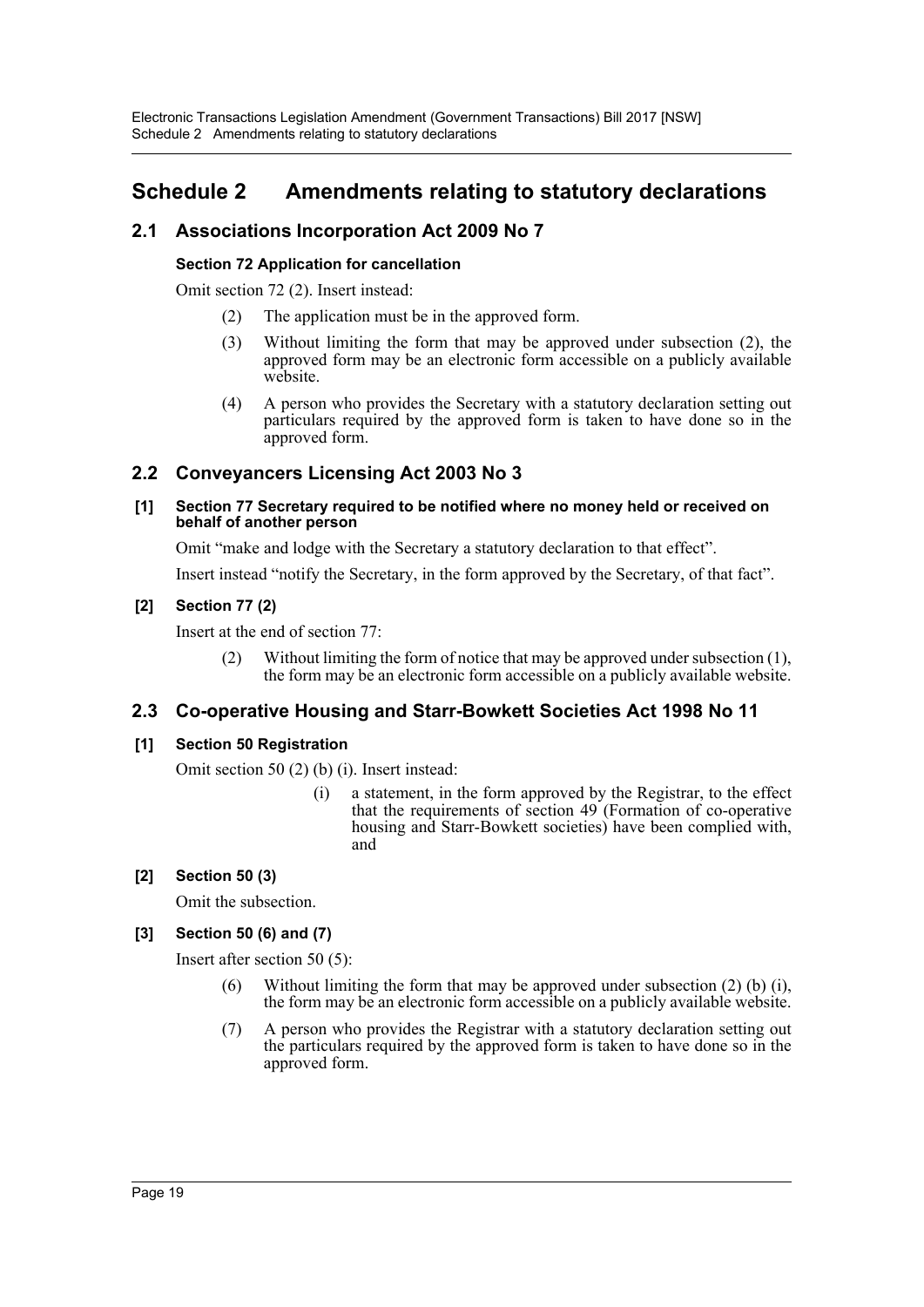# **2.4 Duties Act 1997 No 123**

#### **[1] Section 61 Transfers of property in connection with persons changing superannuation funds**

Omit "a statutory declaration" from section 61 (3) (e). Insert instead "a declaration, in the approved form,".

# **[2] Section 68 Exemptions—break-up of marriages and other relationships**

Omit "a statement" from section 68 (4B).

Insert instead "a declaration, in an approved form,".

# **[3] Section 68 (4B)**

Omit ", in the form of a statutory declaration,".

**[4] Section 68 (4B)** Omit "such statement". Insert instead "such declaration".

# **[5] Section 78 Making of applications**

Omit "statutory declaration" from section 78 (1). Insert instead "declaration".

# **[6] Section 163B Exemption—break-up of marriages and other relationships** Omit "statement" from section 163B (5). Insert instead "declaration, in an approved form,".

# **[7] Section 163B (5)**

Omit ", in the form of a statutory declaration,".

# **[8] Section 163B (6)**

Omit "statement". Insert instead "declaration".

# **[9] Section 267 Exemptions**

Omit "a statement" from section 267 (9). Insert instead "a declaration, in the approved form,".

# **[10] Section 267 (9)**

Omit ", in the form of a statutory declaration,".

# **[11] Section 267 (9)**

Omit "such statement". Insert instead "such declaration".

# **2.5 Fisheries Management (Aquaculture) Regulation 2012**

# **[1] Clause 44 Certified copy of lease or plan**

Omit "provision of a statutory declaration" from clause 44 (1) (b). Insert instead "supplying a notice, in the form approved by the Minister,"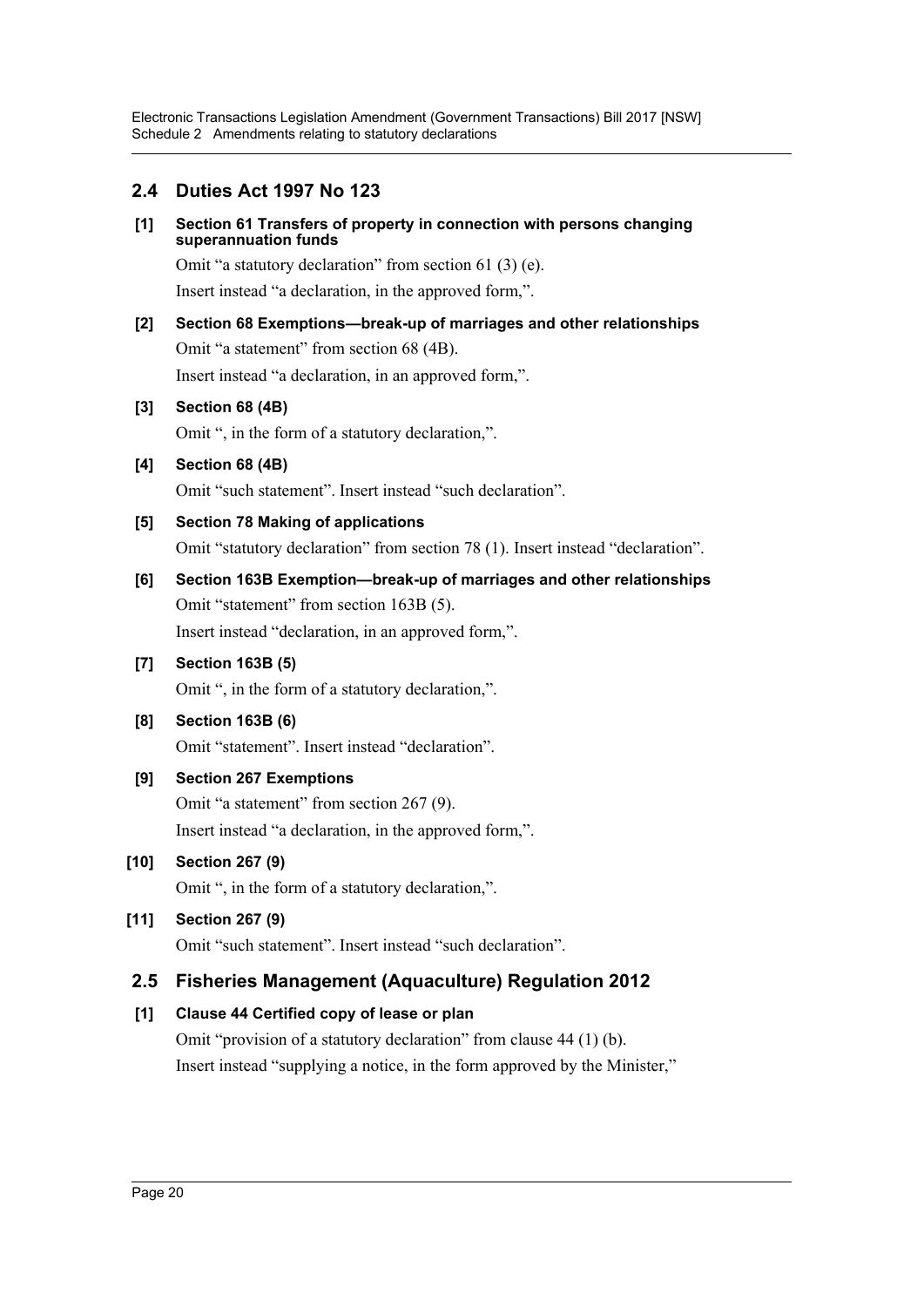Electronic Transactions Legislation Amendment (Government Transactions) Bill 2017 [NSW] Schedule 2 Amendments relating to statutory declarations

#### **[2] Clause 44 (4) and (5)**

Insert after clause 44 (3):

- (4) Without limiting the form of notice that may be approved under subclause  $(1)$  (b), the form may be an electronic form accessible on a publicly available website.
- (5) A person who provides the Minister with a statutory declaration setting out the circumstances in which the original document or plan was lost or destroyed is taken to have done so in the approved form.

#### **[3] Clause 47A Applications under Part 4—lost, destroyed or stolen lease documents**

Omit "statutory declaration". Insert instead "notice, in the form approved by the Minister,".

#### **[4] Clause 47A (2) and (3)**

Insert at the end of clause 47A:

- (2) Without limiting the form of notice that may be approved under subclause (1), the form may be an electronic form accessible on a publicly available website.
- (3) A person who provides the Minister with a statutory declaration setting out the circumstances in which the original lease document or plan was lost, destroyed or stolen is taken to have done so in the approved form.

# **2.6 Impounding Act 1993 No 31**

#### **[1] Section 27 General right to recover impounding fees and charges and damages**

Omit "by statutory declaration to the impounding authority" from section 27 (3) (a).

Insert instead ", in the approved form, the impounding authority with".

#### **[2] Section 27 (4)**

Omit "such a statutory declaration, the person named in it".

Insert instead "the name and address of the person who was in charge of the item immediately before it was abandoned, the person named".

#### **[3] Section 27 (8) and (9)**

Insert after section 27 (7):

- (8) Without limiting the form that may be approved under subsection (3) (a), the form may be an electronic form accessible on a publicly available website.
- (9) A person who provides the impounding authority with a statutory declaration containing the particulars required by the approved form is taken to have done so in the approved form.

#### **2.7 Landlord and Tenant (Amendment) Act 1948 No 25**

#### **[1] Section 5A Parts 2, 3, 4 and 5 not to apply to certain premises**

Omit "and in the form of a statutory declaration" from section 5A (4). Insert instead "in the form approved by and".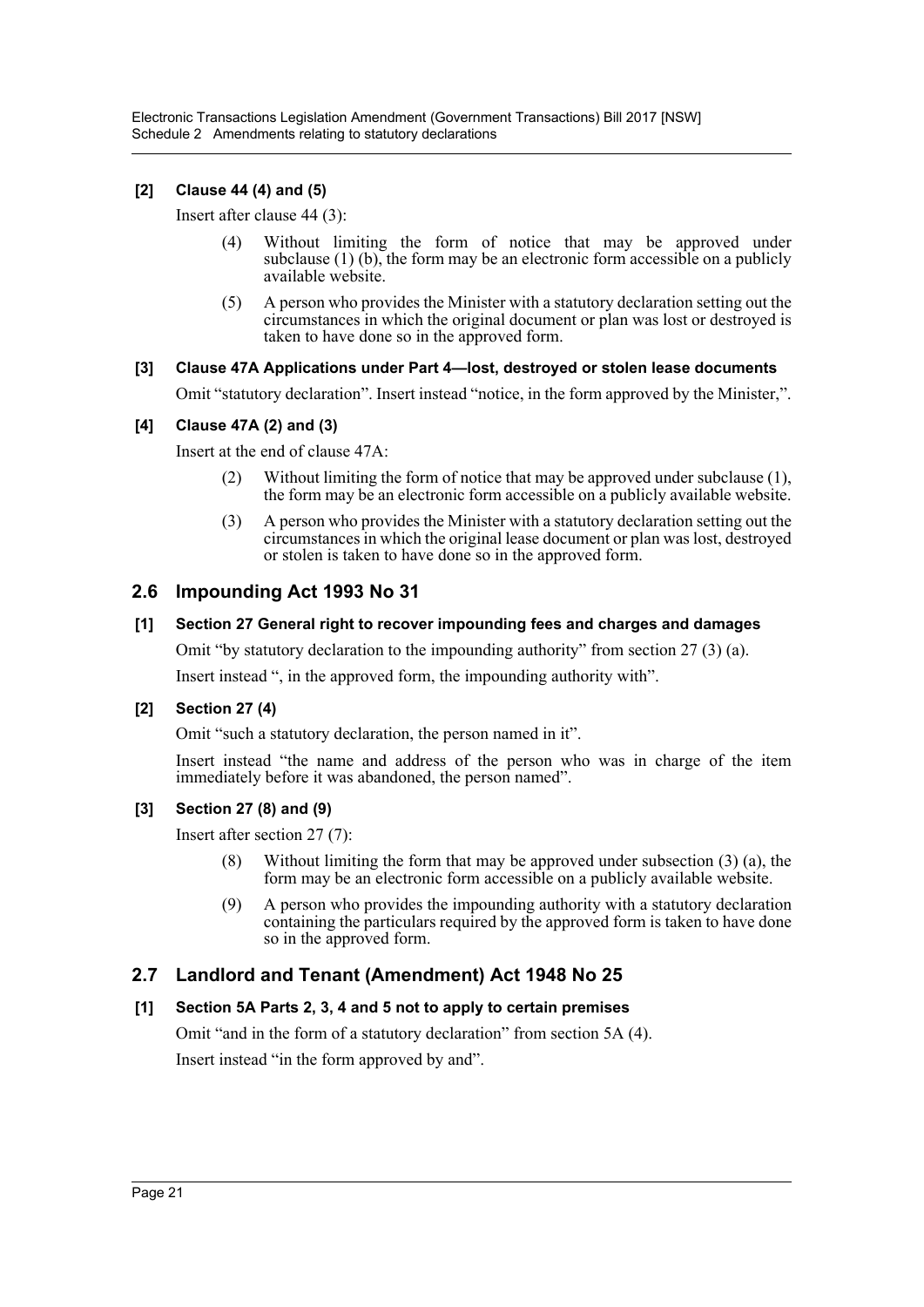Electronic Transactions Legislation Amendment (Government Transactions) Bill 2017 [NSW] Schedule 2 Amendments relating to statutory declarations

#### **[2] Section 5A (4A) and (4B)**

Insert after section 5A (4):

- (4A) Without limiting the form of notice that may be approved under subsection (4), the form may be an electronic form accessible on a publicly available website.
- (4B) A person who provides the Secretary with a statutory declaration the particulars required by the approved form is taken to have done so in the approved form.

#### **2.8 Marine Estate Management Act 2014 No 72**

#### **[1] Section 69 Liability of vehicle owner for parking offences**

Omit "by statutory declaration to the authorised person referred to in the notice" from section  $69(4)(a)(i)$ .

Insert instead ", in the form required by the notice,".

#### **[2] Section 69 (5)**

Omit "statutory declaration" and "the declaration" wherever occurring.

Insert instead "form" and "the form", respectively.

#### **[3] Section 69 (6) and (7)**

Omit section 69 (6). Insert instead:

- (6) Without limiting the form that may be required by the notice under subsection (4), the required form may be an electronic form accessible at a website specified in the notice.
- (7) An owner of a vehicle who supplies a statutory declaration setting out the name and address of the person who was in charge of the vehicle at all relevant times relating to the offence is taken to have done so in the required form.

#### **2.9 Payroll Tax Act 2007 No 21**

#### **Section 54 Administrative requirements for exemption**

Omit "statutory declaration" wherever occurring. Insert instead "declaration in writing".

#### **2.10 Pesticides Regulation 2009**

#### **[1] Clause 8R Replacement of lost, stolen, damaged or destroyed licences**

Omit clause 8R (2) (b).

#### **[2] Clause 8R (8) and (9)**

Insert after clause 8R (7):

- (8) Without limiting subclause (2) (a), the approved form may be an electronic form accessible on a publicly available website.
- (9) A person who provides the Authority with a statutory declaration containing the particulars required by the approved form is taken to have done so in the approved form.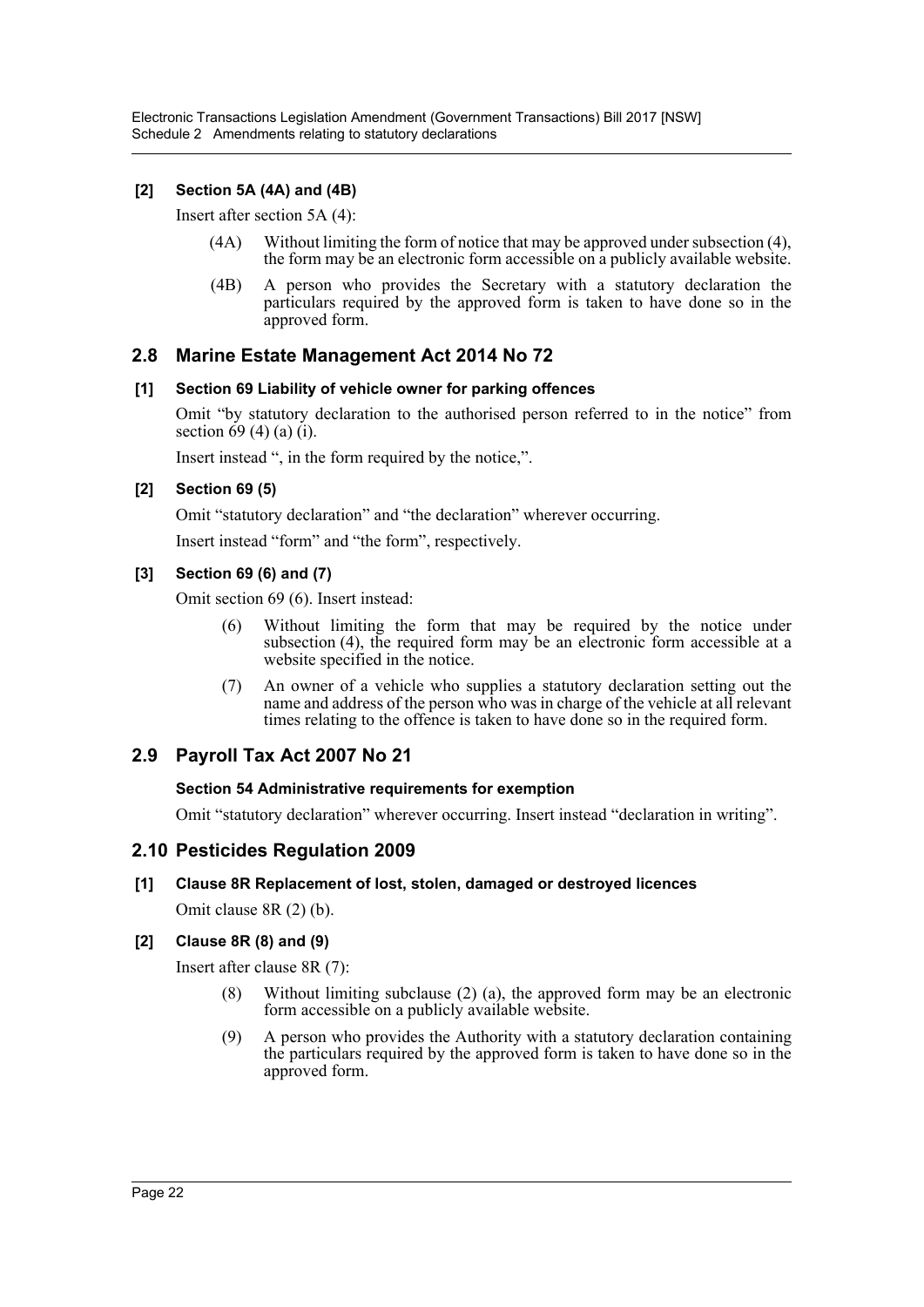### **2.11 Protection of the Environment Operations (Noise Control) Regulation 2008**

**[1] Clause 20 Owners and drivers of motor vehicles and trailers involved in excess noise offences**

Insert "or court attendance notice" after "summons" in clause 20 (4) (b).

#### **[2] Clause 31 Liability of owner of vessel**

Omit clause 31 (4). Insert instead:

- (4) The notice must be in the form of an approved nomination notice and:
	- (a) if a penalty notice has been given for the offence—the notice must be given to an officer specified in the penalty notice for the purpose within 28 days after service of the penalty notice, and
	- (b) if a court is dealing with the offence—the notice must be given to the informant within 28 days after service of the summons or court attendance notice for the offence.

**Note.** Sections 307B and 307C of the *Crimes Act 1900* provide a maximum penalty of imprisonment for 2 years, or a fine of \$22,000, or both for giving false or misleading information, or providing false or misleading documents, in compliance, or purported compliance, with a law of the State.

- (5) Despite any other provision of this Regulation, an approved nomination notice may be provided by a person served with a penalty notice within 90 days of the notice being served on the person if the approved nomination notice is provided in the circumstances specified in section 23AA or 23AB of the *Fines Act 1996*.
- (6) If the owner of a vessel supplies an approved nomination notice to an officer or a prosecutor for the purposes of this clause, an officer or prosecutor may, by written notice served on the owner, require the owner to supply a statutory declaration for use in court proceedings that verifies the nomination contained in the approved nomination notice.
- (7) In this clause:

*approved nomination notice* has the same meaning as in section 38 of the *Fines Act 1996*.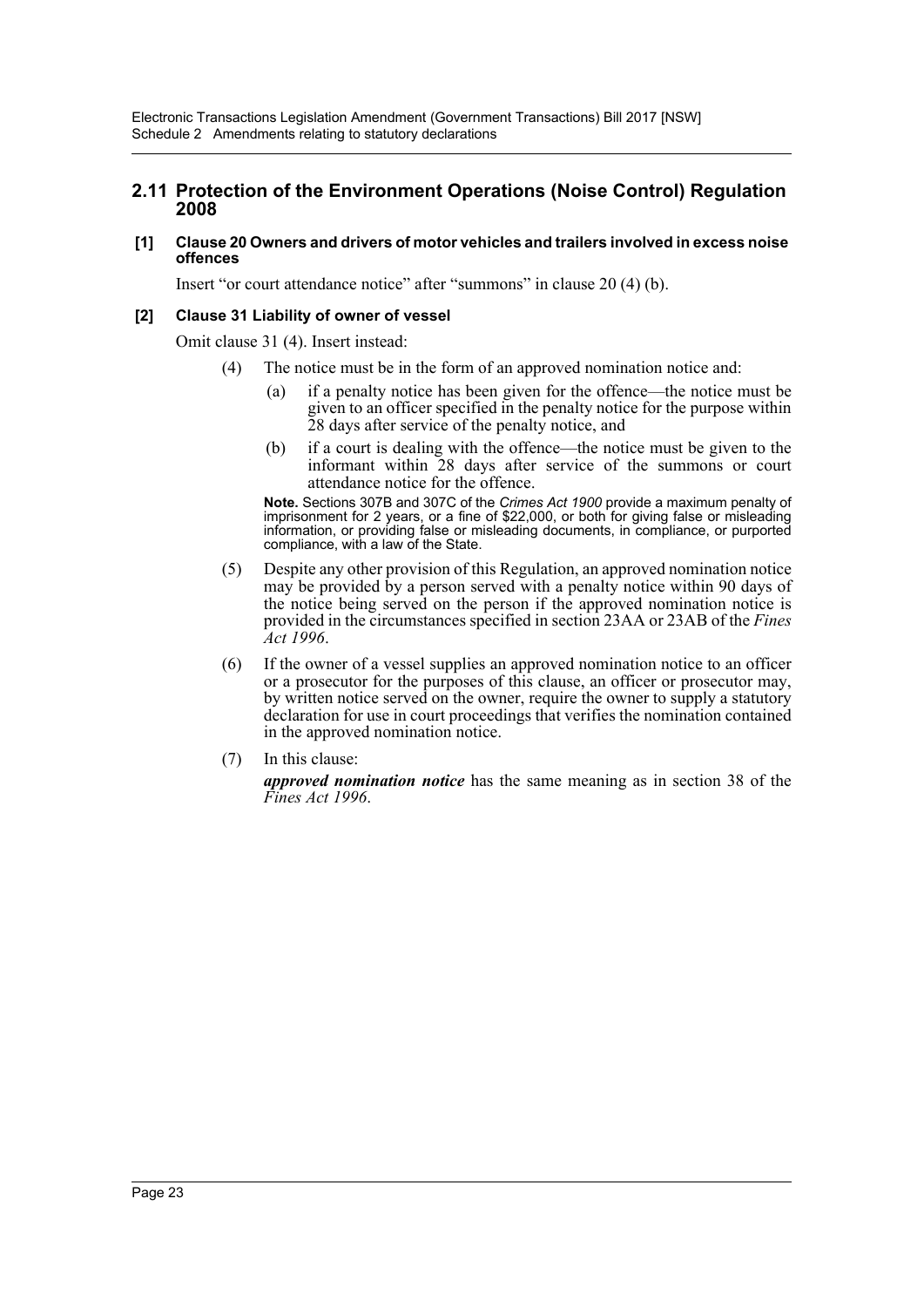# <span id="page-24-0"></span>**Schedule 3 Amendments relating to online publication of notices**

# **3.1 Charitable Fundraising Act 1991 No 69**

#### **Section 31 Revocation of authority**

Omit section 31 (4). Insert instead:

(4) Notice of the revocation of an authority is to be published by the Minister in at least one newspaper circulating throughout New South Wales (whether published in print or on a publicly accessible website) or at least one publicly accessible website that, in the opinion of the Minister, is appropriate to cause the notice to come to the attention of the public.

# **3.2 Land Acquisition (Just Terms Compensation) Act 1991 No 22**

#### **[1] Section 19 Compulsory acquisition by notice in Gazette**

Omit section 19 (2). Insert instead:

- (2) A copy of the acquisition notice is, if practicable, to be published:
	- (a) in at least one newspaper circulating in the district in which the land is situated (whether published in print or on a website), or
	- (b) on at least one website that, in the opinion of the authority, is appropriate to cause the notice to come to the attention of persons in the district in which the land concerned is situated.

#### **[2] Section 72 Manner of giving or serving notices or documents**

Omit section 72 (2). Insert instead:

- $(2)$  If:
	- (a) an authority of the State is required or authorised under this Act to give to or serve on the owner of land a notice or other document, and
	- (b) the authority is unable after due inquiry to ascertain the owner's whereabouts,

the notice or other document may be given or served by displaying the notice or document in accordance with this section.

- $(2A)$  For the purposes of subsection  $(2)$ , a notice or document may be displayed by:
	- (a) placing it on a board or other structure in a conspicuous place on the land to which it relates, or
	- (b) publishing a copy of it in a newspaper circulating in the district in which the land is situated (whether published in print or on a website), or
	- (c) publishing a copy of it on a website that, in the opinion of the authority, is appropriate to cause the notice to come to the attention of persons in the district in which the land is situated.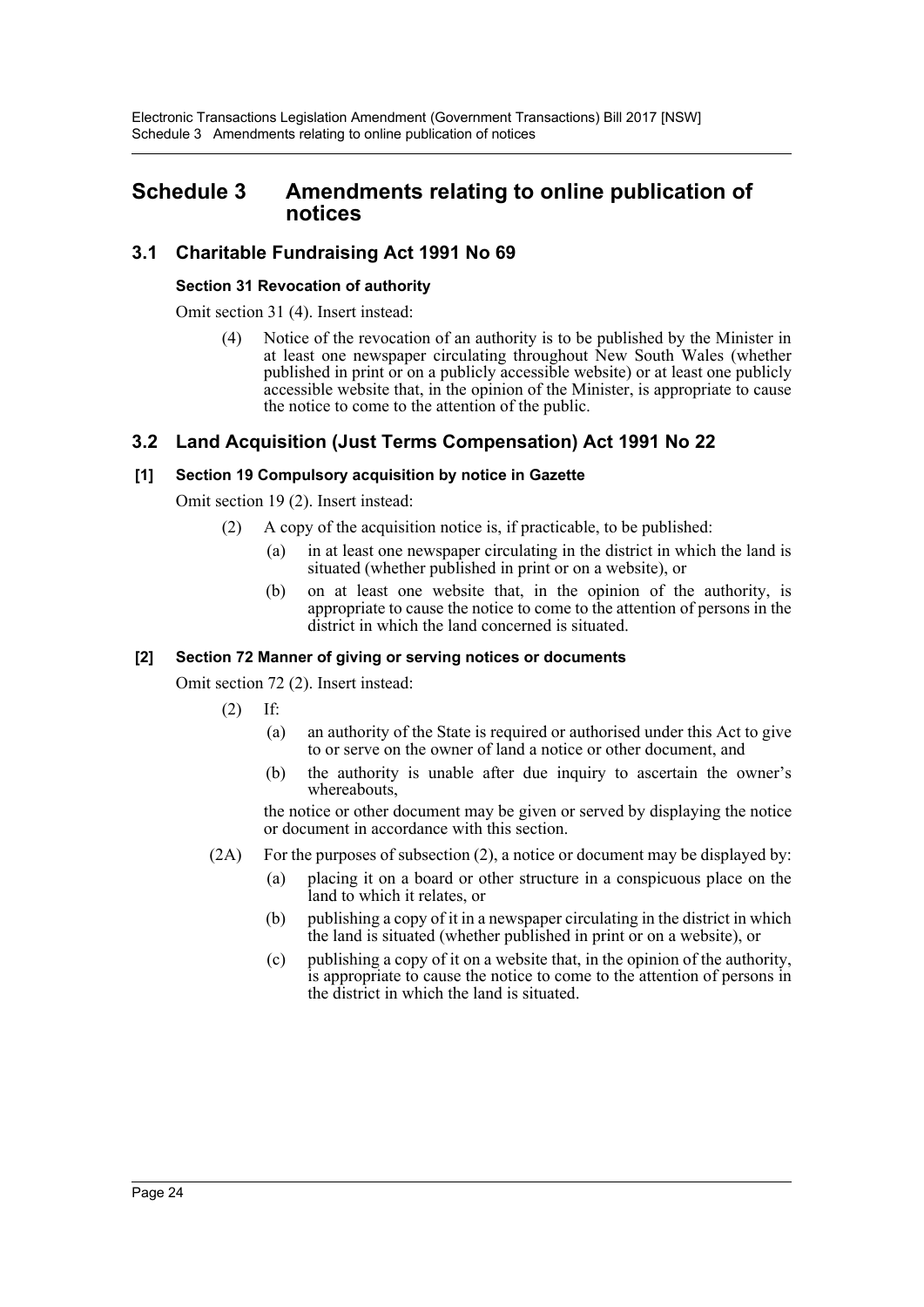# **3.3 Storage Liens Act 1935 No 19**

#### **Section 6 Power to sell goods**

Omit section 6 (5). Insert instead:

- (5) If charges are not paid on or before the day mentioned in the notice, an advertisement of the sale, describing the goods to be sold, and stating the time and place of the sale, is to be published:
	- (a) in a newspaper circulating in the locality where the sale is to be held (whether published in print or on a publicly accessible website), and
	- (b) in one metropolitan daily newspaper (whether published in print or on a publicly accessible website).
- (5A) The sale must not be held less than 14 days after the date of the first publication of the advertisement.

# **3.4 Uncollected Goods Act 1995 No 68**

#### **Section 22 Goods of between \$500 and \$5,000 in value**

Omit "a daily newspaper circulating generally throughout New South Wales" from section  $22(1)$ .

Insert instead "a newspaper circulating throughout New South Wales (whether published in print or on a publicly accessible website) or at least one publicly accessible website that, in the opinion of the Minister, is appropriate to cause the notice to come to the attention of the public".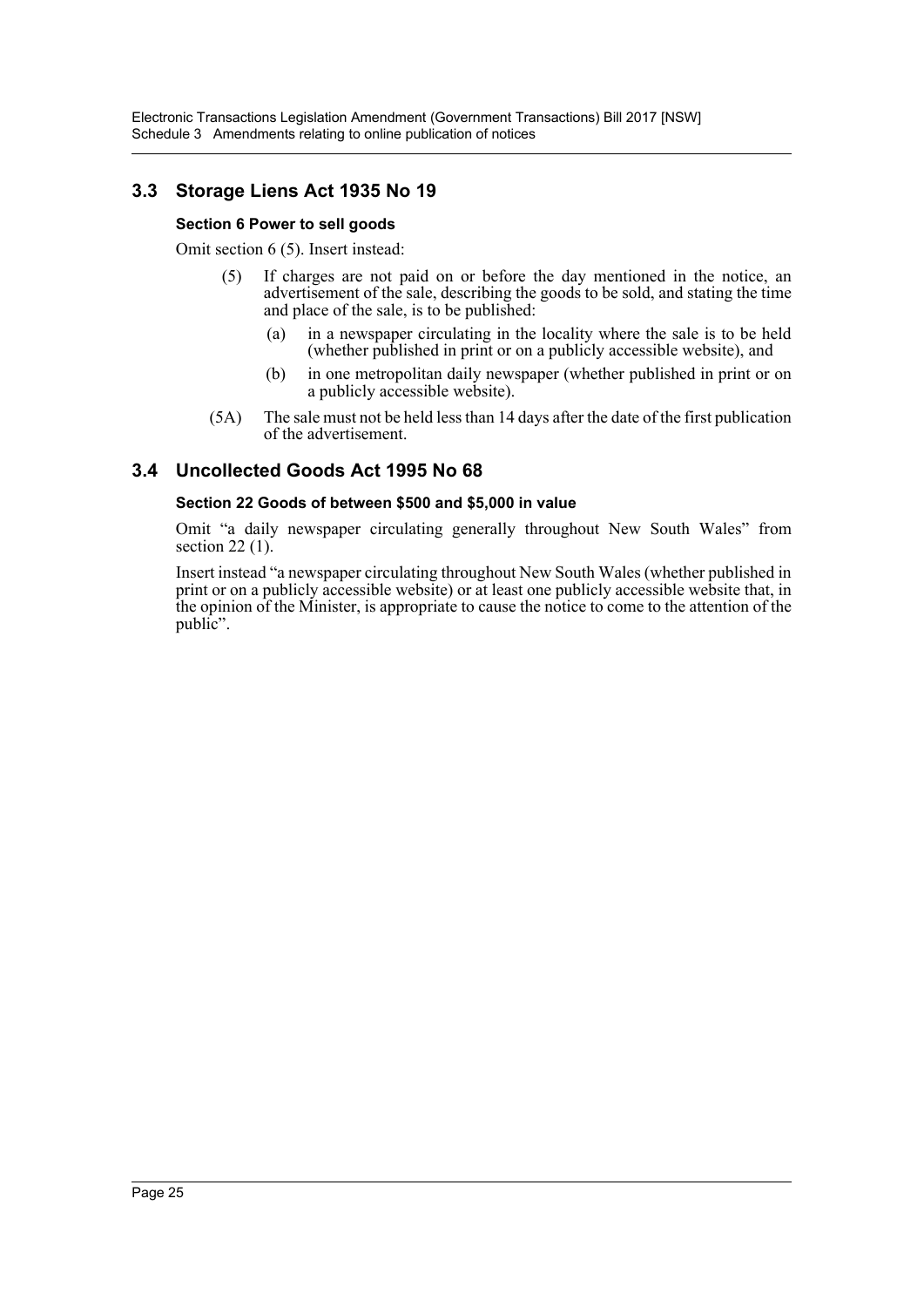# <span id="page-26-0"></span>**Schedule 4 Amendments relating to outdated provisions**

# **4.1 Conveyancers Licensing Act 2003 No 3**

# **Section 80 Duties of auditors**

Omit "in the hands of" from section 80 (3). Insert instead "from".

# **4.2 Dust Diseases Tribunal Regulation 2013**

# **[1] Schedule 3 Forms**

Omit "photocopy access to" from clause 2.11 of Form 1. Insert instead "access to a copy of".

# **[2] Schedule 3, Form 1**

Omit "photocopy or faxed" from clause 2.11.

# **4.3 Property, Stock and Business Agents Act 2002 No 66**

# **Section 116 Duties of auditors**

Omit "in the hands of" from section 116 (3). Insert instead "from".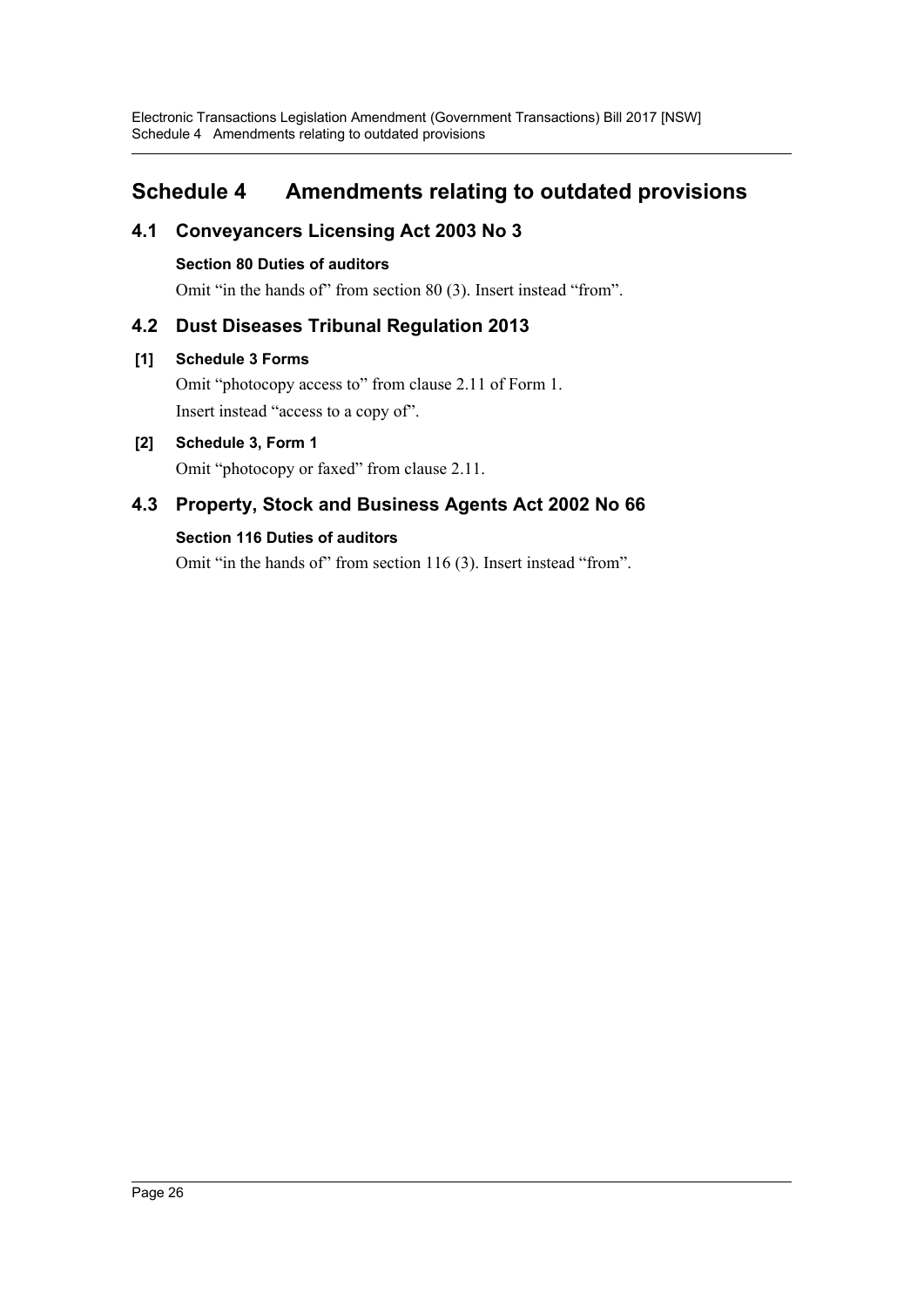# <span id="page-27-0"></span>**Schedule 5 Amendment of Road Transport Act 2013 No 18 relating to digital driver licences**

#### **Part 3.7**

Insert after Part 3.6:

# **Part 3.7 Digital driver licence trial**

#### **61A Definitions**

In this Part:

*Department* means the Department of Finance, Services and Innovation. *digital driver licence* means a copy or extract of information (including a

photograph) from the NSW driver licence register relating to a participant that:

- (a) is created by the Secretary, and
- (b) is displayed on a mobile phone or other electronic device, and
- (c) includes the following information:
	- (i) details relating to the status of the person's driver licence,
	- (ii) a photograph of the person,
	- (iii) any other information that the Secretary, after consulting with the Authority, considers appropriate.

*digital driver licence trial* means the use and display of digital driver licences in accordance with this Part.

*participant*, in relation to the digital driver licence trial, means the holder of a driver licence who:

- (a) has consented to participate in the trial, and
- (b) is approved by the Secretary, after consulting with the Authority, to participate in the trial.

 *Secretary* means the Secretary of the Department.

#### **61B Purpose of the digital driver licence trial**

- (1) This Part facilitates a trial of the use of digital driver licences for the following purposes:
	- (a) testing prototype digital driver licences using information from the NSW driver licence register,
	- (b) allowing a participant to display a digital driver licence when the participant is requested or required to provide the participant's driver licence,
	- (c) any other purpose prescribed by the statutory rules.
- (2) Statutory rules may be made under this section only with the concurrence of each of the following Ministers:
	- (a) Minister for Police,
	- (b) Minister for Finance, Services and Property,
	- (c) Minister for Roads, Maritime and Freight.

#### **61C Duration of digital driver licence trial**

- (1) The digital driver licence trial ends on:
	- (a) the day that is 12 months after the day on which this Part commences, or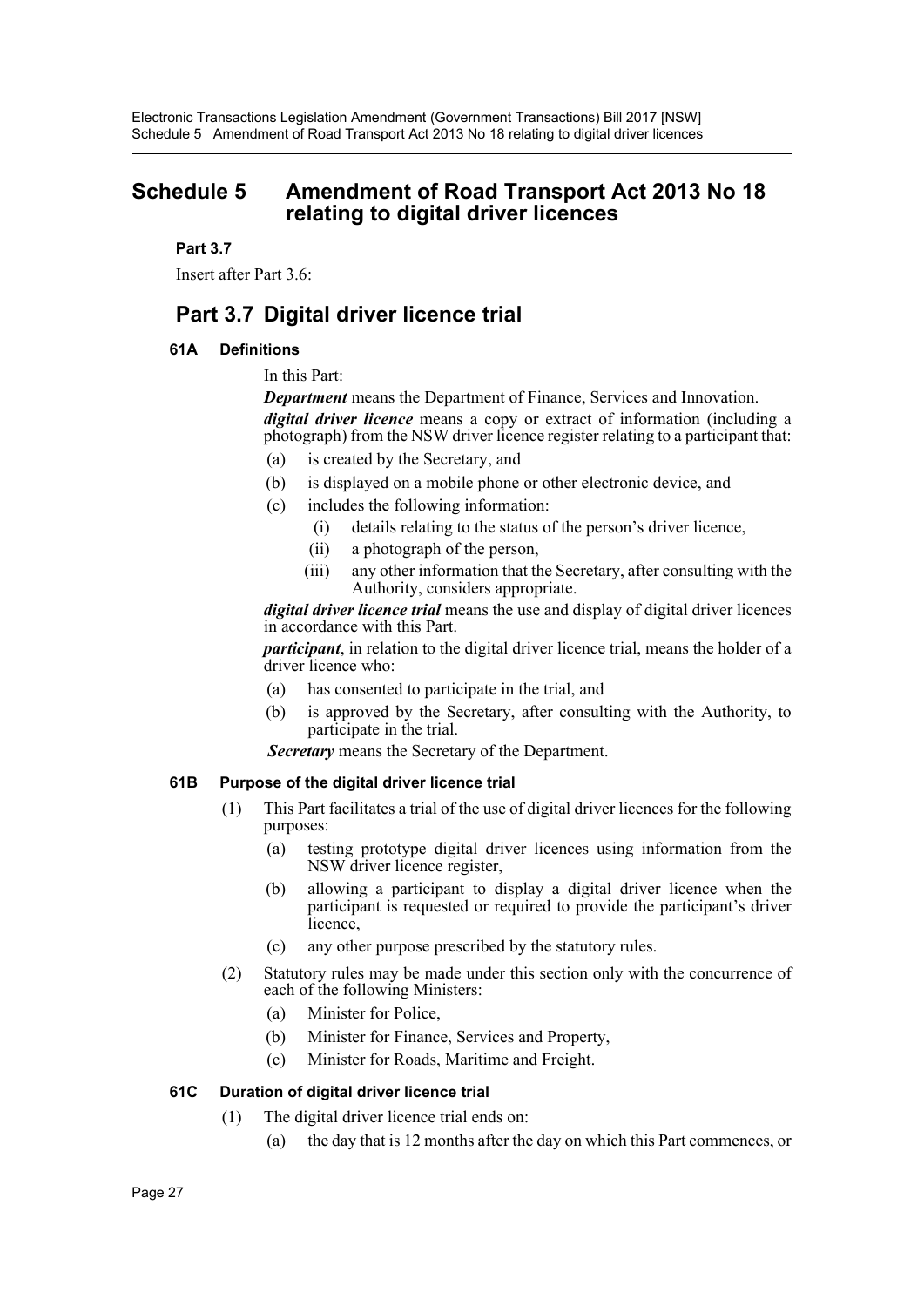- (b) any other day, that may be specified by the Minister, by notice published in the Gazette.
- (2) A notice may be given under this section only if:
	- (a) the day specified in the notice for the end of the digital driver licence trial is:
		- (i) not more than 2 years after the commencement of this Part, and
		- (ii) not less than 30 days after the day on which the notice is published, and
	- (b) the notice is published before the end of the trial, and
	- (c) the following Ministers consent to the giving of the notice:
		- (i) Minister for Police,
		- (ii) Minister for Finance, Services and Property,
		- (iii) Minister for Roads, Maritime and Freight.

#### **61D Use of digital driver licence**

- (1) A participant may use or display the participant's digital driver licence for the purposes of the digital driver licence trial.
- (2) However, a person to whom a digital driver licence is displayed may, if authorised by this or any other Act or law to require a person to produce a driver licence, require the participant to produce the driver licence issued to the person by the Authority.
- (3) A digital driver licence is not, for the purposes of this or any other Act or law, a driver licence and nothing in this Part affects a requirement under this or any other Act or law to hold, carry or produce a driver licence.
- (4) Any Act or law that authorises a police officer or person authorised in writing by the Authority, or any other person, to seize a driver licence does not extend to a mobile phone or other electronic device on which a digital driver licence is displayed.
- (5) Nothing in this section requires a person to whom a digital driver licence is displayed to accept the digital driver licence, or any information contained in it, as a substitute for the person's driver licence.
- (6) A person does not commit an offence under this or any other Act or law arising from the person's use of a mobile phone if the mobile phone was used only for the purpose of displaying the person's digital driver licence to a police officer when requested to do so by the police officer.

**Note.** Rules 300 and 300–1 of the *Road Rules 2014* provide for the use of mobile phones by drivers of motor vehicles.

#### **61E Participation subject to conditions**

- (1) A person's authorisation to participate in the digital driver licence trial is subject to such terms and conditions (if any) as may be determined by the Secretary.
- (2) Without limiting subsection (1), the terms and conditions applying to participation in the digital driver licence trial may include restrictions on purposes for which the digital driver licence may be used or displayed by a participant.
- (3) The Secretary may, if satisfied that a participant has contravened a term or condition of participation in the digital driver licence trial: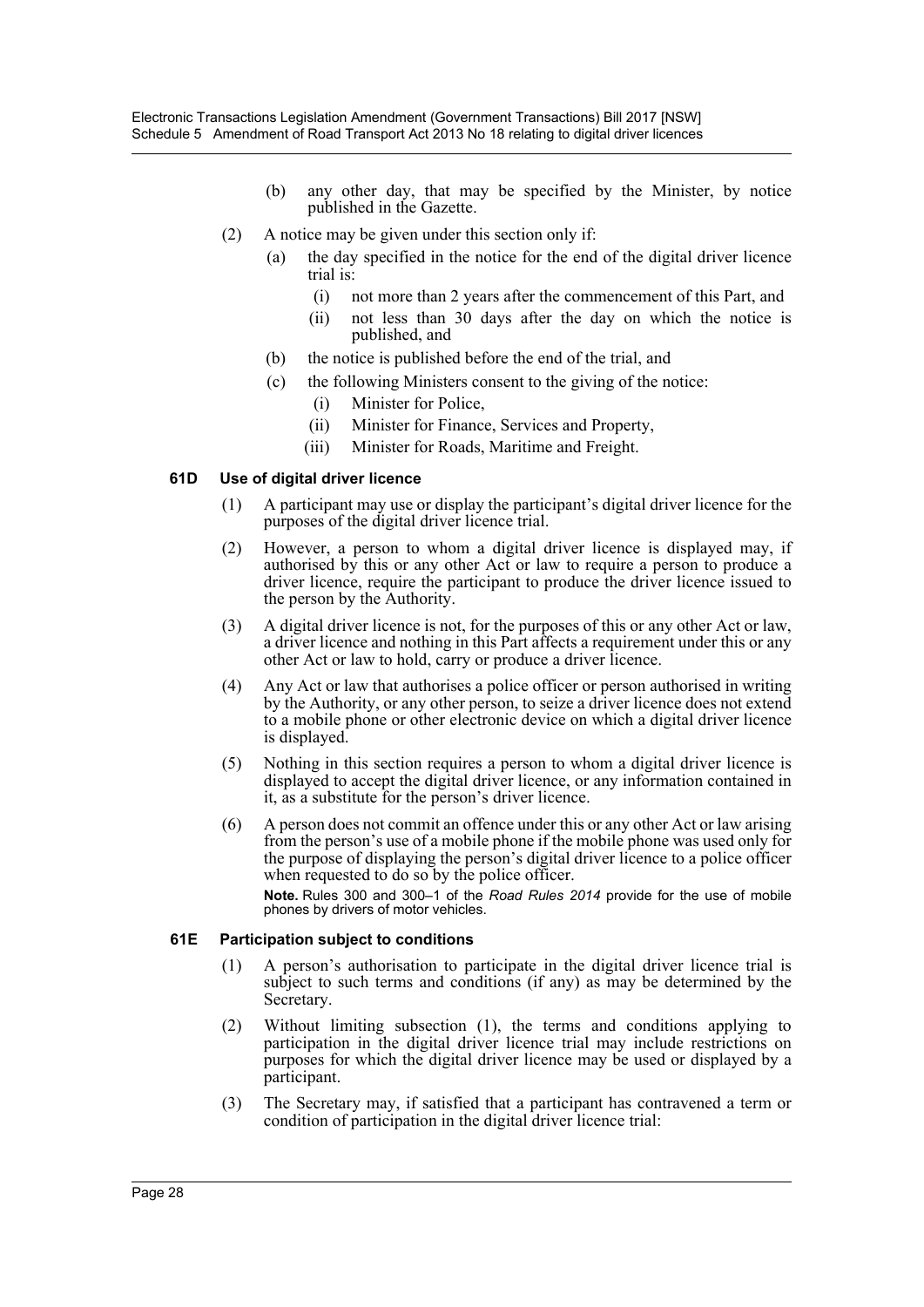- (a) notify the participant of the contravention, or
- (b) by notice given to the participant, revoke the participant's authorisation to participate in the digital driver licence trial.

#### **61F Security of digital driver licences**

- (1) Despite section 30 and Part 3.5, the Authority may use and release information (including photographs) in the NSW driver licence register to the Secretary, the Chief Executive Officer of Service NSW or a participant in the digital driver licence trial, if the release of the information is for the purpose of:
	- (a) creating a digital driver licence, or
	- (b) enabling a participant to use or display a digital driver licence.
- (2) Information that is released under this section that is of a personal nature or that has commercial sensitivity for the person to whom it relates:
	- (a) may be disclosed to the Secretary, the Chief Executive Officer of Service NSW and the participant to whom it relates, and
	- (b) must not be used or released otherwise than for the purposes of the digital driver licence trial.

#### **61G Delegation**

The Secretary may delegate the exercise of any function of the Secretary under this Part (other than this power of delegation) to:

- (a) any person employed in the Department, or
- (b) any person, or any class of persons, authorised for the purposes of this section by the statutory rules.